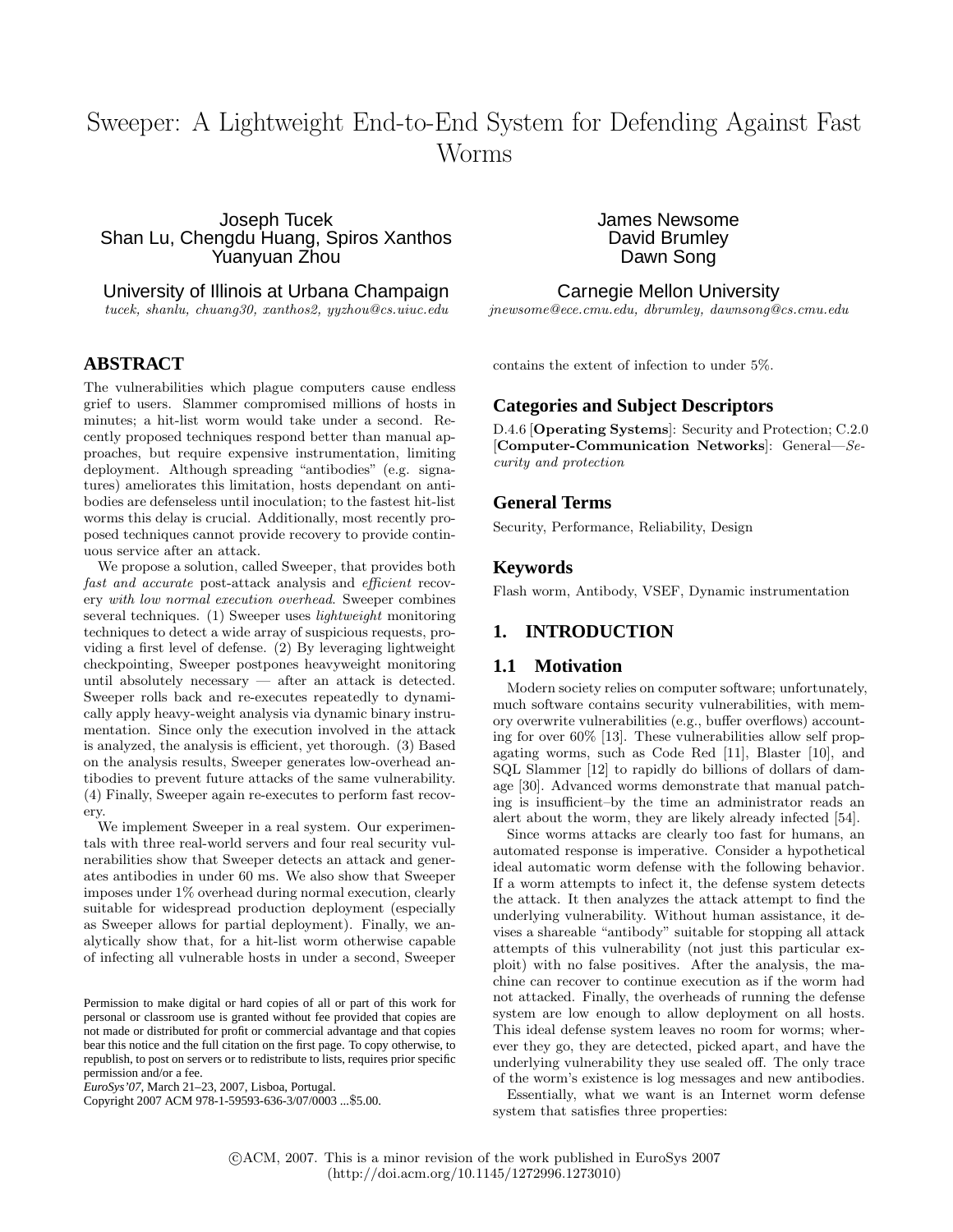- Fast and accurate attack detection/analysis: The defense system needs to detect and analyze the attack efficiently and accurately to prevent damage and future attacks exploiting the same vulnerability.
- Low overhead for universal deployment: The defense system has to have low overhead to enable practical production system deployment, especially in server scenarios where performance is important.
- *Efficient recovery*: It is also highly desirable for the defense system to recover from an attack as efficiently as possible to provide non-stop service, especially for applications that demand high availability.

Unfortunately, none of the existing defense systems can deliver the above three desired properties. First, although some existing solutions such as PaX [2], StackGuard [17], LibSafe [56], and ProPolice [22] add reasonably low overhead (22%-0%) that they can potentially deploy universally, they only detect some types of attacks, as shown by a prior work [62]. Address space randomization [2, 23] detects many memory-related vulnerabilities but provides too limited of information about an exploit to analyze the attack and generate antibodies against future exploits. At best, the program will halt at the vulnerable instruction, at worst the attack will (with low probability) succeed. Similarly, stack canaries tell us that the stack was overwritten, but not by who. Tools like LibSafe only detect issues in the specific library functions they target. We can deploy such systems, but we will not learn much from them.

Second, most existing solutions that provide reasonably accurate attack detection and analysis incur too much overhead (up to 30-40X slowdowns [41]) to be practical to deploy universally. Example of these tools include DIRA [51], DACODA [18], Vigilante [16], or our own previous work, TaintCheck [41]. The techniques which can best detect and analyze an attack (e.g., TaintCheck or DACODA) impose the highest overheads. To provide detailed analysis of the exploit, they instrument most of the instructions, and record many details about what happens. Due to high runtime overheads, such tools must instead rely on a limited, sentinel- or canary-like deployment. If an unlucky worm happens to infect such a sentinel host, it will be caught, but the bulk of hosts are unmonitored, open to attack.

A partial remedy proposed in Vigilante [16] is to, once caught at a sentinel machine, analyze the attack and automatically generate antibodies, i.e., SCAs (Self-Certifying Alerts), to quickly distribute to other hosts against infection. Unfortunately fast hit-list worms can, if unimpeded, infect every vulnerable host in milliseconds [53]; the time it takes to generate, distribute, and verify an alert in a Vigilante-like system is too long. In summary, none of these remedies completely address the fundamental limitation of most existing solutions, i.e., fail to provide accurate and fast detection and analysis of Internet attacks without incurring high normal execution overhead.

In addition to the above limitation, a parallel shortcoming of existing solutions is recovery: most fail to provide efficient recovery because they have to stop the service and restart after an attack. For example, although TaintCheck will identify the improper use of untrusted data and stop execution, our original implementation of TaintCheck cannot undo the bad effects; any overrun buffers will remain overrun. We merely stop the attack, delegating recovery to restart. Unfortunately, restarting a system or an application usually takes up to several seconds [58]. For servers that buffer significant amount of state in main memory (e.g., data buffer caches), it requires a long period to warm up to full service capacity [7, 59].

In summary, to maximize the level of defense against security attacks, it is highly desirable to develop a solution that can meet all three properties, namely fast and accurate detection/analysis, low overhead for universal deployment and efficient recovery.

# **1.2 Contributions**

To achieve the above goal, we propose a comprehensive defensive solution called Sweeper<sup>1</sup> that, perhaps for the first time, is able to meet the three desired properties described above by innovatively combining several new techniques.

First, by cleverly leveraging a lightweight checkpointing and monitoring support, we postpone heavyweight monitoring until absolutely necessary — after being attacked. In other words, during normal execution, the system takes only lightweight checkpoints to allow re-execution and recovery in case of an attack; and performs lightweight monitoring to detect a wide range of suspicious requests that exploit both unknown and known vulnerabilities (detecting the former type is through address randomization and low-overhead dynamic memory bug detection, and detecting the latter is through our automatic, efficient antibody generation during our thorough on-line attack analysis). Both lightweight checkpoint and lightweight monitoring impose very low overhead, making it practical to be potentially deployed universally. In addition, Sweeper also supports partial deployment (discussed in more details in Section 6). Sweeper's private data (checkpoints, analysis tools) are protected from corruption by Internet attacks.

After an attack is detected, Sweeper can "go back in time" (i.e., rollback) and *dynamically* add heavy-weight instrumentation and analysis during replay to conduct comprehensive and thorough attack analysis including dynamic memory bug detection, dynamic program slicing, memory state analysis, dynamic taint analysis, as well as automatically generating antibodies such as input signatures and vulnerability-specific execution filters (VSEF) [38] (antibodies are further discussed in Section 3). Doing such allows sophisticated and detailed analysis to be performed only for those recent messages and execution period that are relevant to the occurred attack—server initialization and long runs of harmless inputs and normal execution need not suffer expensive monitoring and information recording. This novel use of checkpoint and rollback allows us to have both low overhead and thorough analysis.

Second, we again leverage checkpoint/re-execution, this time to achieve recovery: after an exploit attempt is detected (and any necessary analysis is performed) we roll back, and re-execute the program while dropping the attacker's input. This allows us to use not only input signatures, but VSEFs as well; without recovery, VSEFs only transform a codeexecution vulnerability into a denial-of-service vulnerability.

We implement these ideas in a real system. Our functioning prototype is implemented in Linux, building on a modified version of our previous Rx framework [45].Sweeper

<sup>&</sup>lt;sup>1</sup>Like a sweeper in soccer, Sweeper is intended to be fast, tough, and add depth to the defense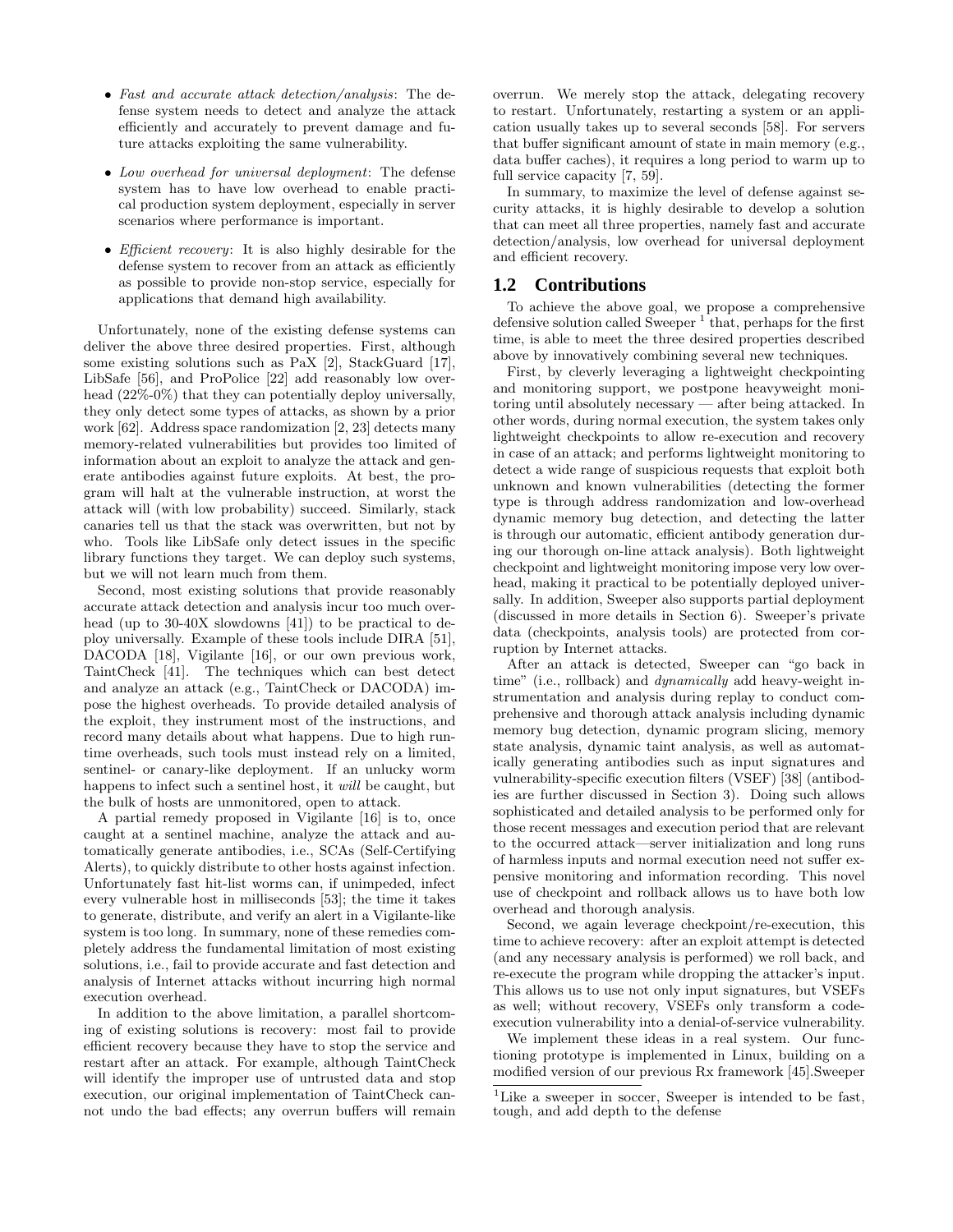uses address space randomization for lightweight detection, backed by post-exploit analysis tools such as dynamic memory bug detection, dynamic taint analysis [41], and backward slicing [61]. We use the PIN [35] dynamic instrumentation tool to add these analysis tools on-demand. We also implement both input based filtering and VSEFs for defense on both hosts performing analysis and those hosts which choose not to.

As this paper focuses on protecting vulnerable applications, our current design and implementation assumes that the operating system is secure. This assumption is not fundamental because (1) our Sweeper should be able to detect most attacks (known or unknown) before they affect the operating system. (2) If necessary, we can also push most Sweeper's system-level operations into the virtual machine hypervisor in a way similar to Revirt [21].

We test Sweeper using 4 real exploits in 3 servers: Apache, Squid, and CVS. The overhead during pre-attack execution (normal execution) is under 1%, making Sweeper clearly suitable for widespread production deployment. Antibodies can be generated in under 60 ms. Finally, we present analytical results showing that even when partially deployed, Sweeper is capable of containing even fast hit-list worms. To summarize, Sweeper has the following unique advantages compared to previous solutions:

- 1. It imposes low overhead during normal execution. During normal execution, only lightweight monitoring and lightweight checkpointing are active. Lightweight monitoring techniques such as randomization [14, 23, 63] or lightweight dynamic bug detection [20, 44, 66] impose reasonable amount of overhead (nearly zero for address space randomization), feasible for production run deployment. In-memory checkpointing, such as our previous Flashback and Rx works [45, 52], also impose only marginal amounts of overhead (e.g., 1-5%). As we demonstrate in our experimental results (Section 5.1), the low overhead makes widespread production run deployment feasible.
- 2. It performs comprehensive and thorough attack analysis, and generates effective antibodies. Low overhead during normal execution is achieved without sacrificing the analysis power. When the lightweight monitoring trips, we can roll back and re-execute with heavyweight analysis. Sweeper then dynamically uses binary instrumentation tools (e.g., PIN [35]) to insert analysis such as dynamic taint analysis [41] or backward slicing [61] after the fact. Therefore, we do not pay for expensive analysis for requests which do not need it, but only for those requests where it matters.
- 3. It allows fast recovery. Simply detecting that an exploit has been attempted is insufficient; we have to restore the server to a safe state. Once an attack is detected, we can use rollback/re-execution to re-execute without the attacker's input. Rollback removes the corruption the attacker may have left, while re-execution allows us to complete servicing concurrent and further valid requests without restarting the program, thus achieving fast recovery.
- 4. It provides partial deployment option to hosts that demand even lower overhead. Although the

overheads involved are low, there may be hosts which do not wish to deploy the analysis tools. We do not leave such hosts completely defenseless. As we show in Section 6, Sweeper also provides an effective community defense option which can protect most hosts even in a hit-list worm attack when only a fraction deploy the Sweeper analysis mechanisms.

# **2. ARCHITECTURE**

# **2.1 Overview**

The Sweeper system has four functions: 1) during normal execution, light-weight monitoring for detecting attacks and light-weight checkpoint for potential rollback-and-reexecution for attack analysis; 2) after an attack, analyzing the exploit attempt via multiple iterations of rollbackand-re-execution; 3) generating and deploying an antibody against future exploits; and 4) recovery after an attack is detected and analyzed.

Figure 1 shows the architecture of Sweeper. The above four functions are provided by three modules: runtime, analysis and antibody. Section 3 describes the details of each component; here we discuss their overall function and their interactions.

Runtime module The run time module supports (1) lightweight monitoring and checkpoint during normal execution, (2) re-execution during attack analysis, and (3) recovery after attack is analyzed. During normal execution, the runtime module employs low overhead monitoring techniques such as address randomization and other techniques discussed in more details in Section 3 to detect suspicious request. Moreover, it also uses input signatures and VSEFs generated by the analysis and antibody modules on past attacks to filter out malicious requests and detect exploits of previously known vulnerabilities. In addition to lightweight monitoring, the run time module also takes periodic light-weight, in memory checkpoint similar to our previous work Rx [45] and FlashBack [52] to ensure rollback-and-reexecution for analysis and recovery in case of attacks.

The checkpoints taken by the runtime module, as well as Sweeper's other private state, are isolated from the process we are protecting. The checkpoints themselves are stored inside the operating system as shadow processes; unless an attacker compromises the operating system's own memory space (contrary to our assumptions described in Introduction), the checkpoints cannot be touched. Further, the analysis tools are applied after an attack is detected. They take control of the execution path, and can disallow any access to their internal state. After they are applied, no instructions are executed without the instrumentation tool first being given the opportunity to monitor it. In this manner, an attacker is prevented from subverting either the analysis tools or the checkpoints.

After an attack is detected, the runtime module is also responsible to provide rollback and re-execution support as guided by the analysis module to perform various attack analysis. To support re-execution from a previous checkpoint, it needs to replay all of or a selected subset of incoming network messages received since that checkpoint based on the type of analysis performed. During the re-execution, all side-effects such as outgoing network messages are sandboxed and silently dropped.

Finally, after the attack is analyzed and an antibody is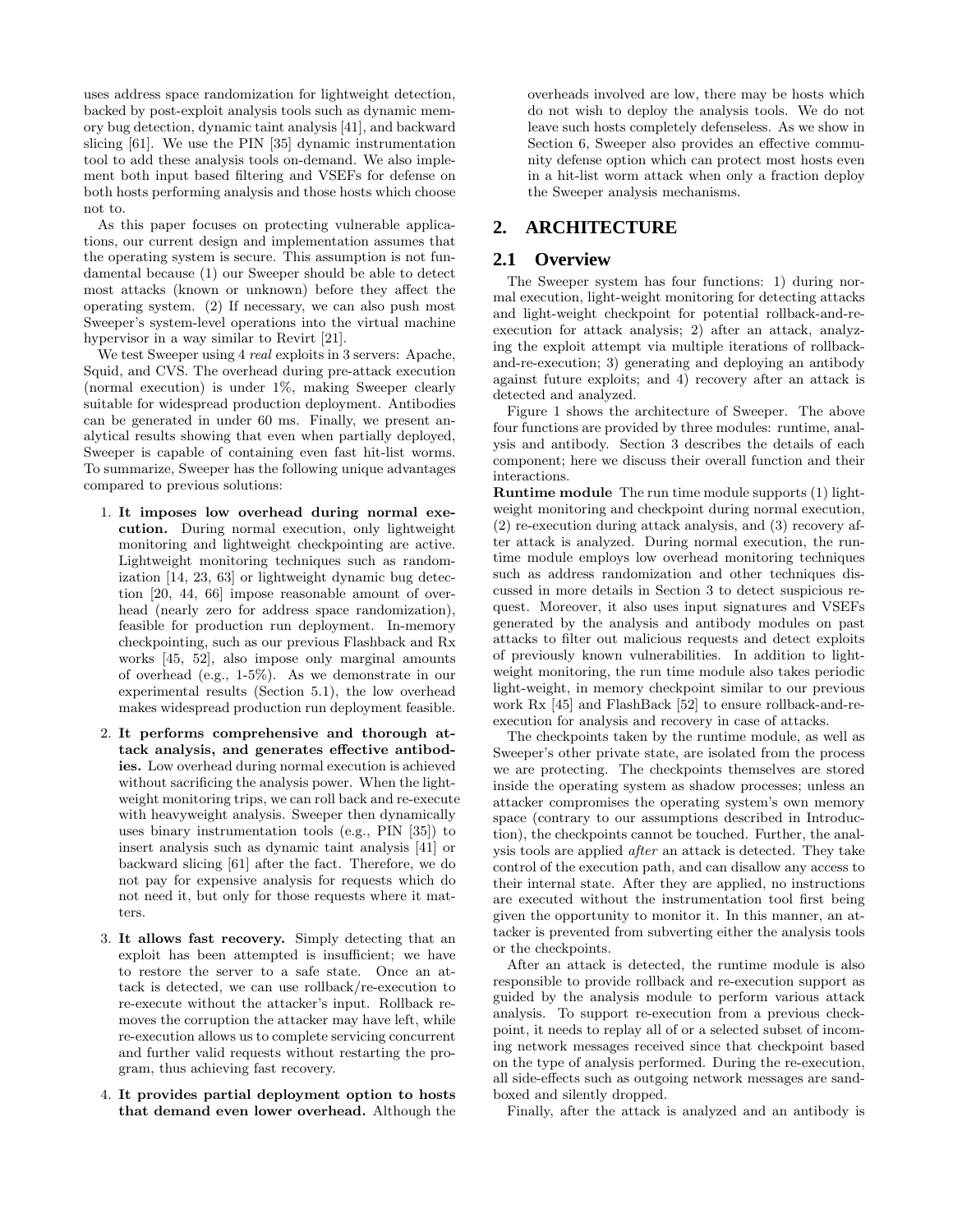

Figure 1: Architecture diagram of Sweeper

generated, the runtime module rolls back and re-executes again from a selected checkpoint to perform recovery for providing continuous service. The continuing execution will have the new antibody (input signatures and VSEFs) in place to detect future exploits to the same vulnerability. During recovery, the output commit problem and the session consistency are handled in a way similar to our pre*vious work, Rx [45]*. We will briefly discuss these issues in Section 4, but more details can refer to our previous Rx work [45].

Analysis module The thorough analysis is performed by the analysis module to generate input filters and VSEFs. The analysis module is activated only when absolutely necessary — after an attack is detected by the light-weight monitors in the runtime module. By using the checkpoint/rollback capabilities of the runtime module, the analysis module can inspect and re-inspect the execution as necessary, going back to a point prior to the attacking requests being read in. Because the execution to be monitored represents only a short amount of time, a few tens of hundreds of milliseconds depending on the checkpoint interval, even expensive analysis tools complete quickly. Performing heavy-weight analysis only on the periods of execution where it is necessary greatly improves the efficiency of analysis and also enables more thorough and accurate analysis.

After rollback, the analysis module dynamically attach various analysis tools that are implemented using dynamic binary instrumentation. There are many possible analysis techniques which could be applied; in our implementation (see Section 3 for details) we perform a static analysis of the memory state, dynamic memory bug detection similar to Valgrind [37] and Purify [25], dynamic taint analysis similar to our previous TaintCheck work [41], and dynamic backward slicing [61]. The overheads of the dynamic techniques range from  $20x$  to  $1000x$  (for backward slicing). Yet since analysis is only performed when necessary and only on a short execution period that is related to the occurring attack, the total expense is small.

Antibody module The antibody module uses the analysis results and derive antibodies to detect future exploits to the same vulnerability. There are two types of antibodies supported by Sweeper: input signature filters, and vulnerability specific execution filters (VSEF) [38]. Given the input responsible for the exploit, an input signature for filtering can be generated [27, 29, 40, 50]. Also, given the instructions involved in the exploit (especially for buffer overflows), we can generate a VSEF. In the case of a memory bug (e.g.

# **Code**



#### Figure 2: A buffer overflow in Squid (CVE-2002- 0068).

stack smashing), the VSEF consists of monitoring the instruction which cause the buffer overflow, or monitoring the return address of the susceptible function. Since these only involve a handful of instructions, these VSEFs are inexpensive. Together, these antibodies are sufficient to prevent future exploit attempts from succeeding. Also, they can be distributed to other hosts. If the other hosts are untrusting, it is sufficient to give them the exploit-containing input; they can then generate their own signatures and VSEFs.

Together, these modules make up the complete Sweeper system. Deploying all of them together is the assumed default case. Ideally, all hosts would use all of the modules; it is possible, and still beneficial, to run only a partial set. This is further discussed in the Section 6.

### **2.2 Process**

To clarify how the system works, we present a concrete walk-though of a real vulnerability. Figure 2 shows an exploitable buffer overflow bug in Squid. In step (1), heap buffer t is allocated as 64 + strlen(user) bytes long. In step  $(2)$ , the function rfc1738 escape part $(\ldots)$  allocates a buffer buf to be strlen(user)  $* 3 + 1$  bytes long, and then fills it in with an escaped version of the string user. In step  $(3)$ , buf is copied into t using strcat $(\ldots)$ ; since strcat(...) is not bounds checked, t can overflow. The bug is triggered whenever there are many characters that are escaped in the user string.

Figure 3 illustrates the Sweeper defense process. Dur-

# **Resulting Heap**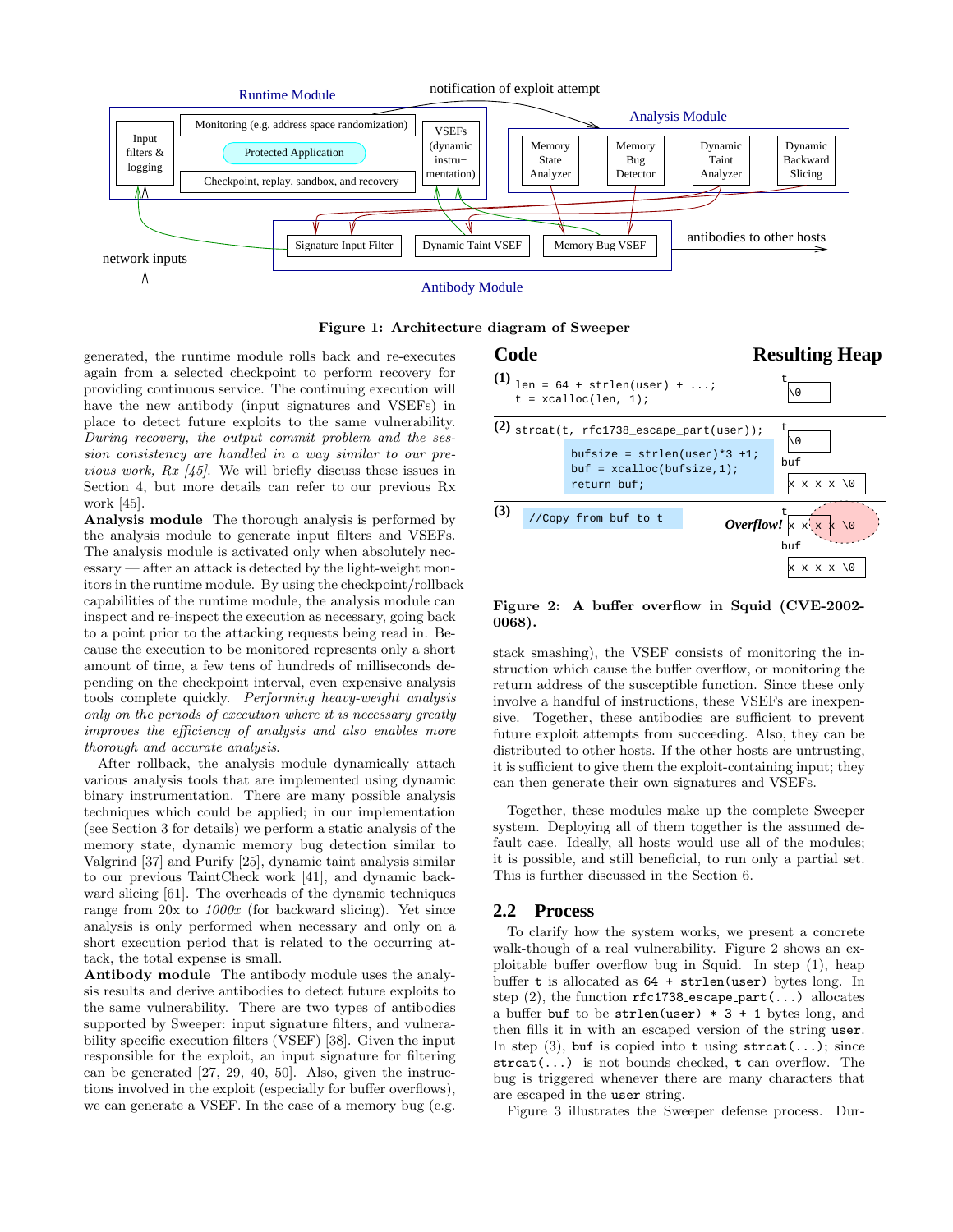

Figure 3: Sweeper defense process.

ing normal operations, Sweeper takes periodic checkpoints. At an attack, the light-weight sensors and monitors detect that something is amiss—for example, a randomized memory layout has caused a segmentation fault to occur. So, Sweeper begins its attack analysis. The execution is rolled back to the previous checkpoint, and heavier weight analysis techniques are performed. In our current implementation, the first analysis is an examination of the memory state (i.e., analyze the core dump). This is a very fast step, and it generates a good-quality VSEF. In the Squid vulnerability, this tells us that the segmentation fault occurred at instruction 0x4f0f0907 in strcat. For this example, this is enough to build an initial VSEF: check for out-of-bounds accesses at that particular instruction. Actually, a small refinement is necessary, since strcat is a library function: the return address at that time must also match (0x0804ee82, or ftpBuildTitleUrl). Although later analysis steps can be used to detect with more certainty, this VSEF is more effective than the generic sensors and it is available within only  $40ms$  of the first sign of trouble.

Next, memory bug detection is performed. This is more expensive, but it generates improved VSEFs, so we do it second. The analysis includes bounds checking, stack-smashing detection, double free detection, and dangling pointer detection. Monitoring all memory accesses is impractical for normal execution, but since Sweeper can dynamically add instrumentation to a replay from a checkpoint, the overhead is manageable. In our Squid example, the heap is inconsistent, and memory bug detection points out instruction 0x4f0f0907 in strcat as the source. This confirms the earlier results, and takes around 37 seconds.

The next step is dynamic taint analysis [41]. This allows us to isolate the input for a signature. Dynamic taint analysis traces the influence of "untrusted" data (e.g. network inputs) through the program, looking for "illegal" uses of tainted data, such as a branch target. Once an illegal use of tainted data is detected, we can trace the taint back to the particular request responsible. The identified request can then be passed on to a signature generator to generate input signatures to filter out further attacks [27, 29, 40, 50]. The identification of the original input responsible for the attack also allows us to do fast recovery: we simply rollback

the process and re-execute without the malicious input, and thus bring the process back to a safe state.

The last analysis step is dynamic slicing. The slicing collects the full dependency graph, including data and control flow dependencies, of the instructions executed since the checkpoint. Having the complete set of involved instructions and data allow us to verify the results of the previous results: if they identify an issue which is not in the slice, then they are incorrect. The graph is only for execution on the malicious input, since the checkpoint. Running full slicing from the very beginning of execution, even in replay, is impractical. Depending on the program, slicing imposes from 100x to 1000x overhead. Only by dynamically inserting the graph collection from a checkpoint the slicing overhead becomes acceptable and practical for automatic defenses. In the Squid example, within around 107 seconds, Sweeper generates a backward slice which exactly shows the reason of the vulnerability: t is allocated too small, and there is no bounds check. Further, none of the other tools report anything outside of the backward slice; if they did, we would suspect that the other tools were incorrect. Backward slicing can then act as a sanity check against the other tools.

In this particular example, everything points to the same instruction, 0x4f0f0907 in strcat. The later, more thorough analysis steps serve as a confirmation of the previous steps; here they all fully agree. Consider instead a stack-smashing attack: the crash may occur well after the buffer overflow. Although it is possible to detect from a core dump, and we can create a VSEF (use stack canaries or a separate returnaddress stack for the effected function), it would be preferable to target the buffer overflow itself. This, however, is not possible until after memory bug analysis is performed. Also, generating a worm signature requires identifying the specific input responsible; again, this is not possible with the simple core analysis. In combining multiple analysis techniques, we get something better than any one; fast but potentially weak results from static analysis can augment slow but thorough results from dynamic analysis.

# **3. DESIGN AND IMPLEMENTATION**

As discussed in Section 2, Sweeper has three components, one for runtime support, one for post-attack exploit analysis, and one for dealing with antibodies. Here we further describe the details of each individual components.

#### **3.1 Runtime Support**

During normal execution, Sweeper needs to: 1) monitor against generic attacks, 2) monitor network flows and execution against specific attacks, and 3) take checkpoints sufficient to replay execution for later analysis and recovery. Since these three tasks are being performed continuously, they are performance critical: the higher the overhead imposed, the fewer sites will be willing to sacrifice the performance for protection.

Runtime Monitoring Monitoring against generic attacks can be performed with any lightweight bug detector. In our current prototype implementation, we rely on address space randomization  $[2, 5, 6, 14, 23, 24, 63]$ , although there are many other mechanisms which could be used [2, 15, 17, 24], including some of our own previous work such as Safe-Mem [44], LIFT [43]. The advantage of automated diversity mechanisms like address space randomization, which places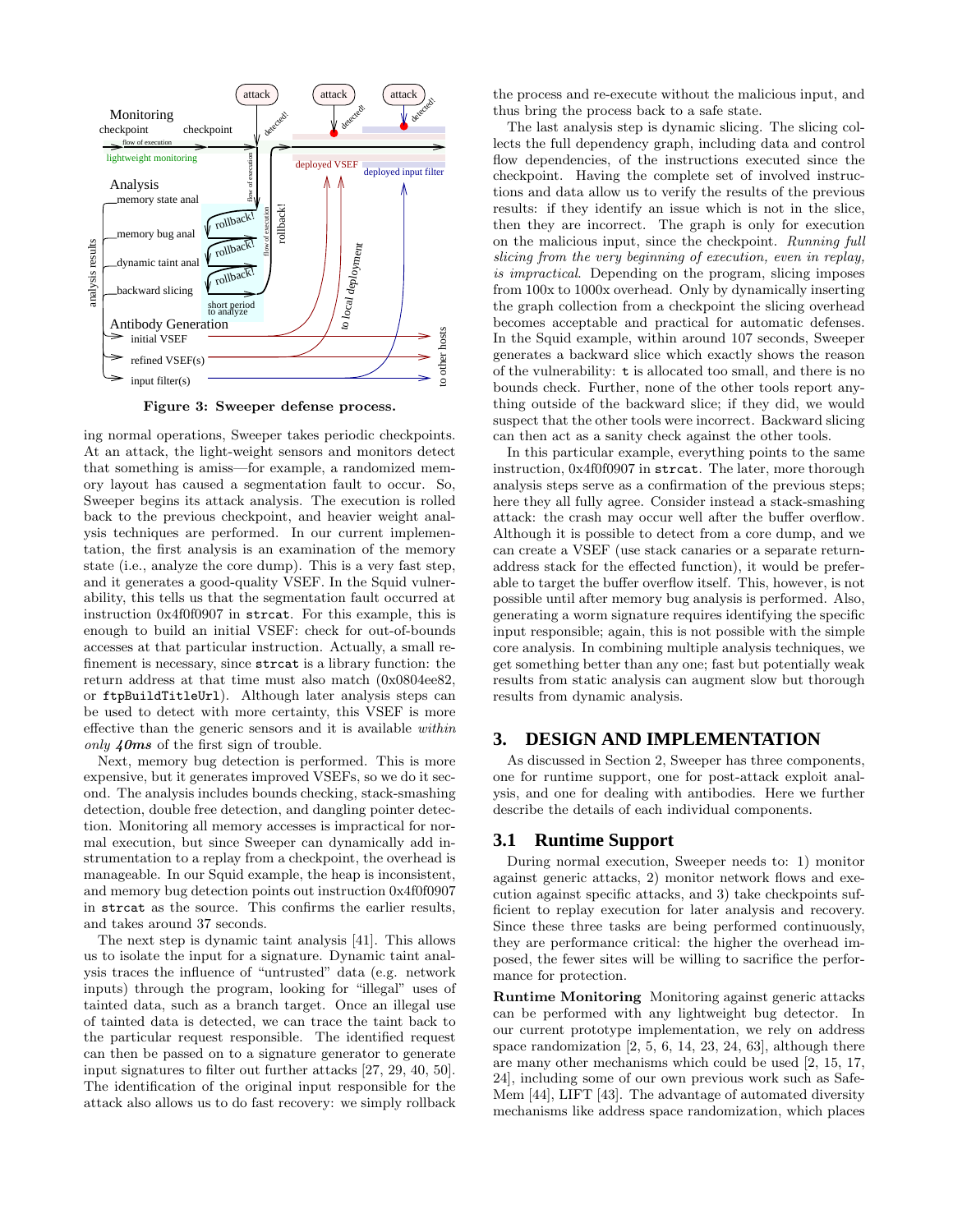the starting point of the stack and heap at a random initial offset and randomizes library entry points, is that they detect many attacks with high probability while imposing minimal performance overhead in processing non-attack requests.

Monitoring for specific attacks has two parts: input monitoring and execution monitoring, based on the antibodies automatically generated by Sweeper's antibody module from past attacks. Monitoring inputs for attack signatures is already widely deployed in network IDS systems. We combine such monitoring with the input logging which is required to support replay; it would be possible to separate the monitoring to a separate machine (e.g. a firewall) if desired. Execution monitoring must occur on the machine in question. We implement execution monitoring by adding dynamic binary instrumentation with PIN [35]. PIN allows the efficient addition of instrumentation to an already running process. However, any instrumentation tool which allows dynamically attaching to a running process would be feasible (e.g. dynInst [1]); we choose PIN due to familiarity and efficiency. Since only a minute portion of the execution needs to be monitored (generally only the instruction which causes a buffer overflow), PIN instrumentation for such monitoring is of negligible overhead; only a handful of extra instructions are inserted, and only in that one location.

Checkpointing Another task performed during normal execution is checkpointing. We modify the Rx [45] checkpoint and rollback system. Checkpoints are taken using a fork() like operation, which copies all process state (e.g. registers and file descriptors) and uses copy-on-write to duplicate modified memory pages. The use of in memory checkpoints is feasible since we keep them for a short time (a few minutes at most) and then discard them. The advantage is much lower overhead than present in systems which write checkpoints to disk.

Similar to Rx [45], a checkpoint is captured using a shadow process. This provides a unique advantage for security purpose because a shadow process has a separate address space from the monitored process and is entirely invisible at user level, even though some of their virtual pages may point to the same physical pages due to copy-on-write. Since we assume that the operating system is secure, an attack that corrupts the monitored process is unlikely to affect any checkpoint state because the first update to any page in the monitored process after a checkpoint will trigger the operating system's copy-on-write engine to copy the old page to a different location to ensure that the shadow process's memory state is not affected.

Rollback is also straightforward: reinstate the stored state back to the process. This is nearly instantaneous as it is almost identical to a context switch. File state can be handled similarly to previous work [34, 52] by keeping a copy of accessed files and file pointers at the beginning of a checkpoint interval. Network state is logged by a separate proxy process; this proxy facilitates replaying messages for re-execution and can also implement signature-based input filtering. The re-execution runs faster than the original, due to lower IO costs (that is, there are no network delays or disk cache misses). More details can be found in the Rx paper [45].

Recovery As mentioned, the identification of the original input responsible for the attack also allows us to do fast recovery: we simply rollback the process and re-execute without the malicious input, and thus bring the process back to a safe state. In our system, rollback is accomplished by reverting to a previously saved system checkpoint. We then restart the system and replay legitimate (non-malicious) requests received after the checkpoint. We further discuss issues related to recovery of stateful services in Section 4.

# **3.2 Exploit Analysis**

After the lightweight monitors have triggered, Sweeper performs a more thorough analysis of the attack. We use a variety of static and dynamic analysis tools, including static core dump analysis, memory bug detection, dynamic taint tracking, and dynamic backward slicing.

Core dump analysis By looking at the state of the program at the time when the lightweight monitor detects an attack, we can learn some things about the attack. This tool checks the consistency of the heap data structures, walks the stack to check for consistency, and determines the faulting instruction. This step is very fast (a few milliseconds), and can provide an initial VSEF. The disadvantage is that, given only a static glimpse of the program, we cannot achieve highly precise results. It is possible that an exploit may trigger the monitors and leave memory in a seemingly consistent state. Hence, we must still use more powerful tools later. For straightforward attacks (e.g. a stack buffer overflow) this step is sufficient to create a VSEF targeting the exact buffer overflow. If the attack is a stack-smashing attack, and it is detected at the time of the ret instruction, a VSEF to add stack canaries to that function can be generated. Although a more precise VSEF would be desired (target the overflow directly), this initial analysis is available almost immediately. Furthermore, anything detected in this stage, useful for a VSEF or not, is a potential starting point for dynamic backward slicing.

Memory bug detection Memory bug detection is a important step for vulnerability analysis because memory bugs, such as heap overflows or stack smashing, are commonly exploited for security attacks [23]. Detecting the misbehaving memory instruction usually gives an important clue to find the exploited instruction. Furthermore, detecting a memory bug gives a straightforward VSEF: insert the checks necessary to catch that particular bug.

There are many existing powerful memory bug detection tools commonly used by experienced programmers during debugging. They are usually not used in production runs due to the huge overhead (up to 100X slowdowns [66]). Fortunately, in Sweeper, such tools are dynamically plugged in during replay after an attack is detected, when overhead is less of a concern and can also be minimized due to the focused monitoring period. Operationally, we dynamically attach the memory bug detectors during sandboxed replay. In the short period of replay from the previous checkpoint, memory operations are monitored and many types of memory bugs throughout this period can be caught.

Specifically, Sweeper detects three important types of memory bugs, all of which are serious security vulnerabilities. The first is stack smashing. The memory bug detector records the stack return address location at every function entry and monitors this location for writes. Pre-existing stack frames are inferred from the stack frame base pointer register (ebp). The second memory misbehavior we detect is heap over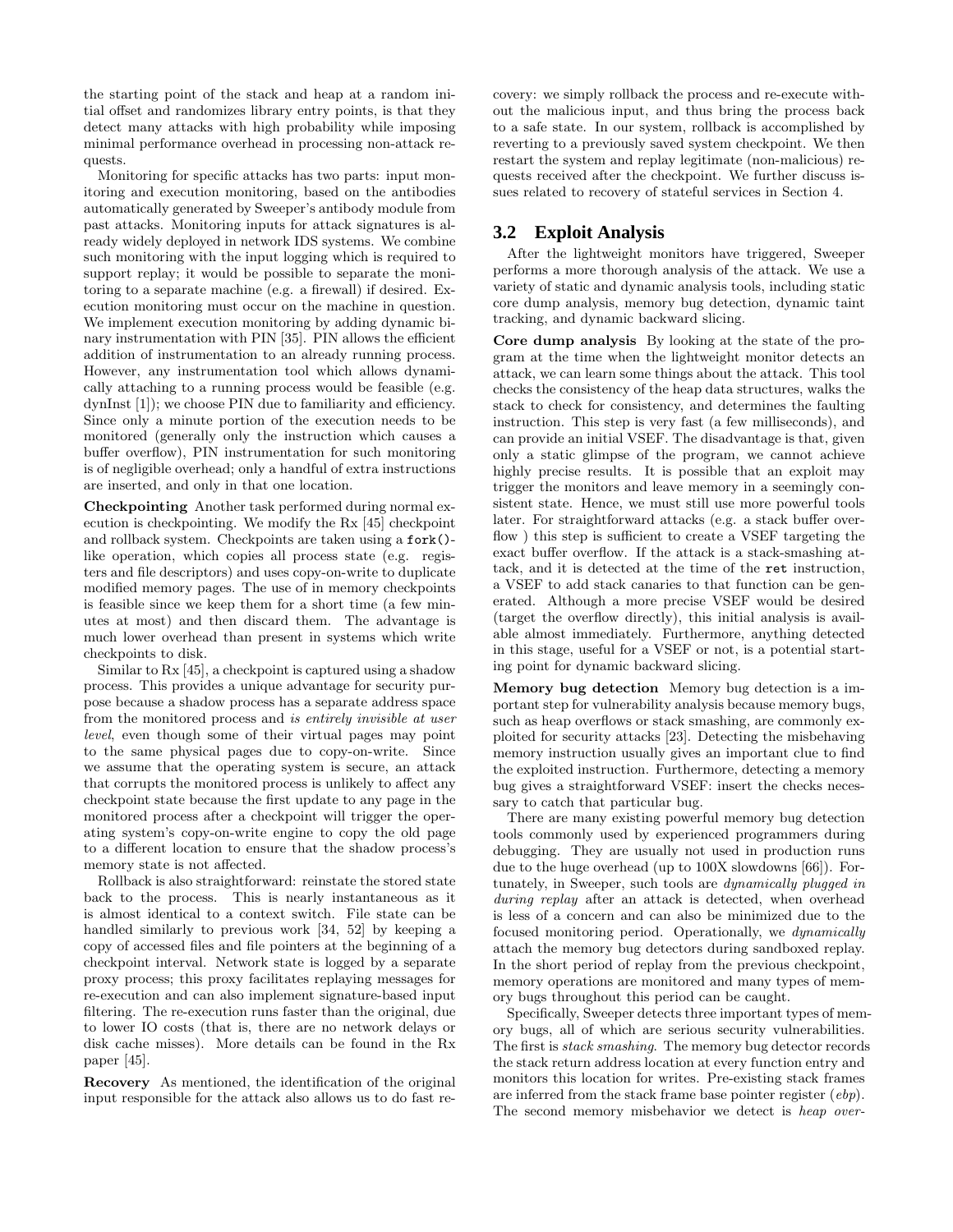flow. Sweeper uses a modified red-zone technique which is simple and reasonably efficient—use malloc()'s own inline data structures. We monitor these areas for invalid access (e.g., not by malloc() or free()). Buffers allocated prior to the checkpoint are inferred from the memory image at the checkpoint. This technique has the advantage, over many existing techniques, that it can begin mid-execution. For the third type of memory bug—double free, all malloc $()$ and free() calls are monitored to catch any free() calls to a previously freed location.

With the above described memory bug detection, Sweeper can generate efficient and accurate vulnerability monitor predicates, and use them to guard the application from future exploits. Specifically, bounds checking inserted at the effected instruction(s), or monitoring for double-frees at that particular free, can catch future exploit attempts. This monitoring is much more efficient than full memory bug detection, since it only involves a few code locations.

Dynamic Taint Analysis As we demonstrated in our previous work [41], dynamic taint analysis is a powerful means of detecting a wide range of exploits, including buffer overrun, format string, and double free attacks, some of which may be missed by the aforementioned memory bug detection. For Sweeper, we have reimplemented TaintCheck using PIN, so that it can be inserted after an exploit is detected.

TaintCheck tracks the flow of "taint" throughout a program: data read from untrusted sources are tainted, and the taint is maintained through data movement and arithmetic operations. Further, TaintCheck verifies that tainted data is not used in a sensitive manner, e.g. as a return address or as a function pointer. If tainted data is used in such a way, we can trace back to the responsible input, identifying the instructions that passed it along the way. For more details, please see [41].

Dynamic Backward Slicing A backward program slice is the set of instructions which effected the execution of a particular instruction [61]. That is, for a specific instruction, the backward slice is the set of dynamic instructions which were necessary for the instruction to execute. Instructions not in the slice are therefore irrelevant: if they were skipped, the execution of the selected instruction would not be influenced. This is similar to dynamic taint tracking, however *all* influences, including control flow and pointer indirection, are tracked. Consider the following code:

```
j=read(taint);
if(w==0)
  x=y[i];
else
  x=y[j];
z=x;
```
Suppose **w** were 3. In a backward slice from  $z=x$ , we would find a dependence on  $x=y[j]$ , if  $(w==0)$ , and  $j=read(taint)$ . We would also find a dependence on whichever instructions assigned to y[j] and w last. Dynamic taint analysis would not notice the dependence on j or w, and hence not identify that z is tainted.

We implement dynamic backward slicing in a way similar to [65]. We track the last dynamic instruction to write to each register and memory location, as well as the last to modify the control flags. The PC depends on the last conditional or indirect jump. Instructions, in turn, depend on any registers they read, any memory they read, and the PC. We construct a dependency tree from these relations; generating a backward slice from this tree is as simple as walking backward from the selected instruction.

Dynamic backward slicing gives similar (but more thorough) results as dynamic taint analysis, however it is much much more expensive: our implementation imposes  $100x$  to 1000x overhead. Only because this analysis is performed only when necessary is it at all practical. This again shows the benefits of deferring analysis until after an attack is detected.

It is also possible to compute a forward slice: the set of all instructions influenced by a starting instruction. A forward slice from the exploit input would reveal all instructions and memory potentially tainted by it. The dependence tree we generate can compute such a slice; currently we do not do so.

# **3.3 Antibodies**

Sweeper's antibodies provide protection against further attacks. They can either be input signatures, or vulnerability specific execution filters (VSEFs).

Input Signatures Input filters are commonly used to eliminate known exploits before they reach vulnerable servers [27, 29, 41, 40, 50]. Based on the input which caused the exploit (derivable from either dynamic taint analysis or backward slicing), many existing techniques can be used to generate filters. Since Sweeper has VSEFs to provide a safety net, we can start by generating signatures as exact matches. This has the benefit of very low false positives, and being impervious to malicious training [39]. Polymorphic signatures are also feasible; see our work [9] for details.

VSEFs Vulnerability specific execution filters, or VSEFs [38], provide a low false-negative approach to detecting attacks. VSEFs in Sweeper function like the heavyweight dynamic analysis tools, except that they only monitor the instructions necessary to detect the exploit. Since the number of instructions monitored is much smaller, they are no longer heavy-weight but are light-weight. VSEF-hardened binaries are able to reliably detect various attacks against the same vulnerability, even in the face of poly- and meta-morphism. Since they look for the same behavior as the heavyweight dynamic analysis, they have similar false negative and false positive properties. Sweeper considers VSEFs derived both from memory bug detectors and from dynamic taint analysis.

Memory-bug derived VSEFs consist of the instruction responsible for the memory bug, and the type of the bug. For a buffer overflow, this is the store instruction which overflows the buffer. For a double-free, this is the call to free() which is redundant. In both cases, the implementation of the VSEF is to monitor for the type of bug at that location: is the write within bounds, or is the buffer to be freed already free? In the case of stack overflows, this may be relaxed to simply ensure that a return address is not being overwritten, if information about the stack layout is not available. The static memory analysis may generate another sort of memory VSEF: monitor the return address of one particular function. The call who's return address is overwritten is recorded in the usual place, and also copied separately. Just prior to the ret call which pops the return address, the stored value is compared to the stack's value. This is simpler than using canaries because the structure of the stack can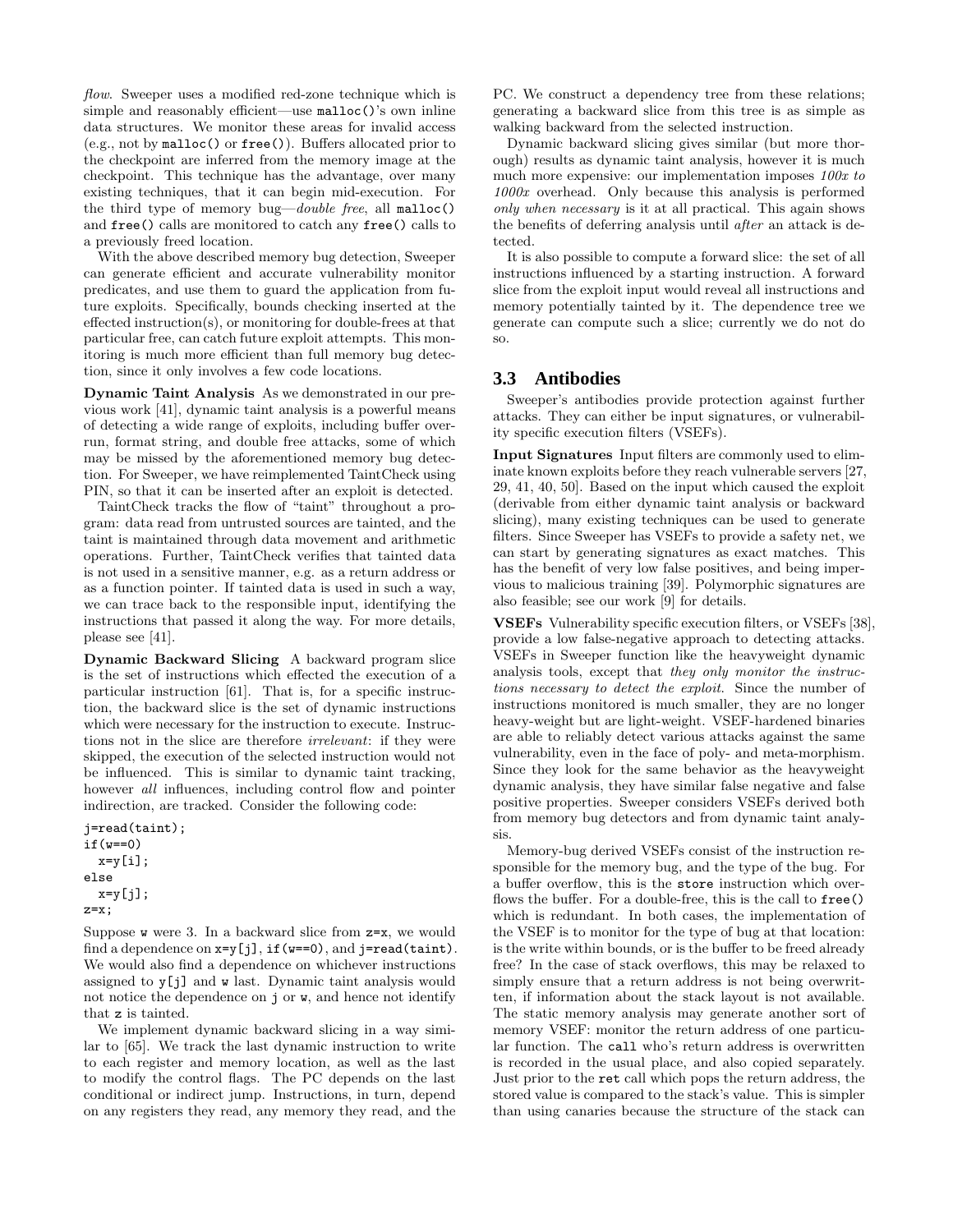remain the same. All of these memory bug derived VSEFs only insert a handful of instrumentation instructions, and therefore impose negligible overhead.

Dynamic taint analysis VSEFs consist of a list of instructions which propagated the taint, and the instruction which incorrectly consumed tainted data. Ordinary dynamic taint analysis instrumentation is applied for those instructions only. Again, this imposes much less overhead than full analysis. For more details, please refer to our paper on VSEFs [38].

Distribution The generated anti-bodies can be disseminated to other hosts to protect them against further attacks. The concrete manifestation of an antibody to be disseminated is a set of VSEFs and an exploit-triggering input. Together, these allow hosts to protect themselves in multiple ways. Including the exploit-triggering input allows hosts to verify the antibodies: in a sandbox, feed the input to the vulnerable program while performing heavy-weight analysis.

Since receiving and applying VSEFs is a time-critical operation, hosts may want to apply them without verifying them first. By deferring verification, hosts reduce their exposure to infection. A VSEF is a set of instruction addresses which need to have certain monitoring (e.g. buffer overflow monitoring, dynamic taint analysis, etc.). By their nature, then, VSEFs cannot be harmful; incorrect or malicious VSEFs will result in unnecessary bounds checking or taint tracking, but cannot create behaviors that full monitoring would not. At worst they cause a performance degradation. Unneeded VSEFs can be removed when they are verified. Since verification is deferred, we distributed antibodies piecemeal. As each step completes, a host will distribute results as it generates them. Similarly, hosts consuming antibodies apply them as they receive them, deferring verification until after the exploit input is isolated.

# **4. ISSUES AND DISCUSSION**

#### **4.1 Recovery and Re-Execution**

The Rx-based re-execution allows recovery in many practical cases. However, there may be instances where dropping the attacking requests and re-executing is not sufficient to maintain consistency. Consider, for example, an SSLenabled web server. Session keys depend on random numbers; for connections concurrent to the attack these numbers may turn out different on re-execution. An alternative to Rx is to use a Flashback [52] based checkpointing system. Flashback logs all of the system calls made by the process, in order to allow deterministic re-execution. For Sweeper, this allows us to either re-execute the application with more consistency or, failing that, to detect the inconsistency and abort. If the execution depends on a system call returning the same result (e.g. a read() to a file, or a call to  $\text{gettimeofday}()$ , Flashback will replay the same result as previous executions. Therefore, differences in the results of system calls will not perturb the execution. To verify the consistency of results, Sweeper can compare the re-execution's calls to write() to the previous results Flashback recorded; if they match, we know that we have been successful. In the case that the lack of the attack has caused a change in program state (e.g., a counter of the number of connections accepted) which changes the output, we can abort the re-execution and resort to restart. It is our practical experience with Rx that this is a rare case, however, for those instances where the execution is sensitive to small changes, this alternative exists.

A further issue would be the reliance on other, non-checkpointed programs, or the possibility that the operating system itself becomes compromised prior to the lightweight monitoring tripping. In both cases we would be unable to apply a correct rollback and re-execution. To prevent this, we could apply the same checkpointing techniques to the whole OS through a virtual machine (e.g. as done in Time Traveling Virtual Machines [28]). This allows rollback of an entire software stack, including the OS, any helper applications, and even disk state. Although we feel that the OS is unlikely to be corrupted prior to the lightweight monitoring registering an attack, we can certainly feel safe that the VM hypervisor will not become corrupted by a network-based attack on one of its guests.

### **4.2 Sampling to Catch More Attacks**

In order to deal with a broader range of attacks, Sweeper can use more expensive monitoring to analyze a fraction of requests. Although many security attacks involve memory corruption attacks that can be noticed by lightweight bug detectors, those that are not can be caught through sampling and analysis with heavy-weight detection mechanisms. Since the instrumentation is dynamic, the decision to more thoroughly analyze a message can be made at runtime. It would even be feasible for hosts to use heavier-weight detection when they are idle, and shift to address space randomization as they become fully loaded.

#### **4.3 Effects of Limited Deployment**

Although Sweeper has very low overhead, widespread deployment does not necessarily mean 100%; it is unlikely to reach such high levels. Sweeper does not require universal deployment to function. Hosts may choose to act as consumers of antibodies; the lightweight monitoring will still make them more difficult to exploit. There will be, however, a chance that such hosts will become infected, since multiple infection attempts are likely to be made before an antibody is available. If deployment rates are too low, the worm is too fast, and the antibodies are too slow to be delivered, Sweeper will be unable to contain the worm. Compared to previous systems, however, failure comes in more extreme conditions. Section 6 discusses in much greater detail the performance of Sweeper as a whole under varying conditions.

### **5. EXPERIMENTAL RESULTS**

### **5.1 Experiment Setup**

Implementation We implemented Sweeper in Linux by modifying the linux kernel 2.4.22 to support lightweight checkpoint and rollback-and-replay. The various monitoring and analysis techniques are implemented using the PIN binary instrumentation tool [35]. All of the tools are integrated together except for taint analysis; it is implemented stand alone and we are in the processes of integration. Hence we provide functionality results but not performance numbers for taint analysis. In lieu of taint analysis performance, we measure the time to isolate the exploit input by sending the potentially suspicious requests one at a time. Both provide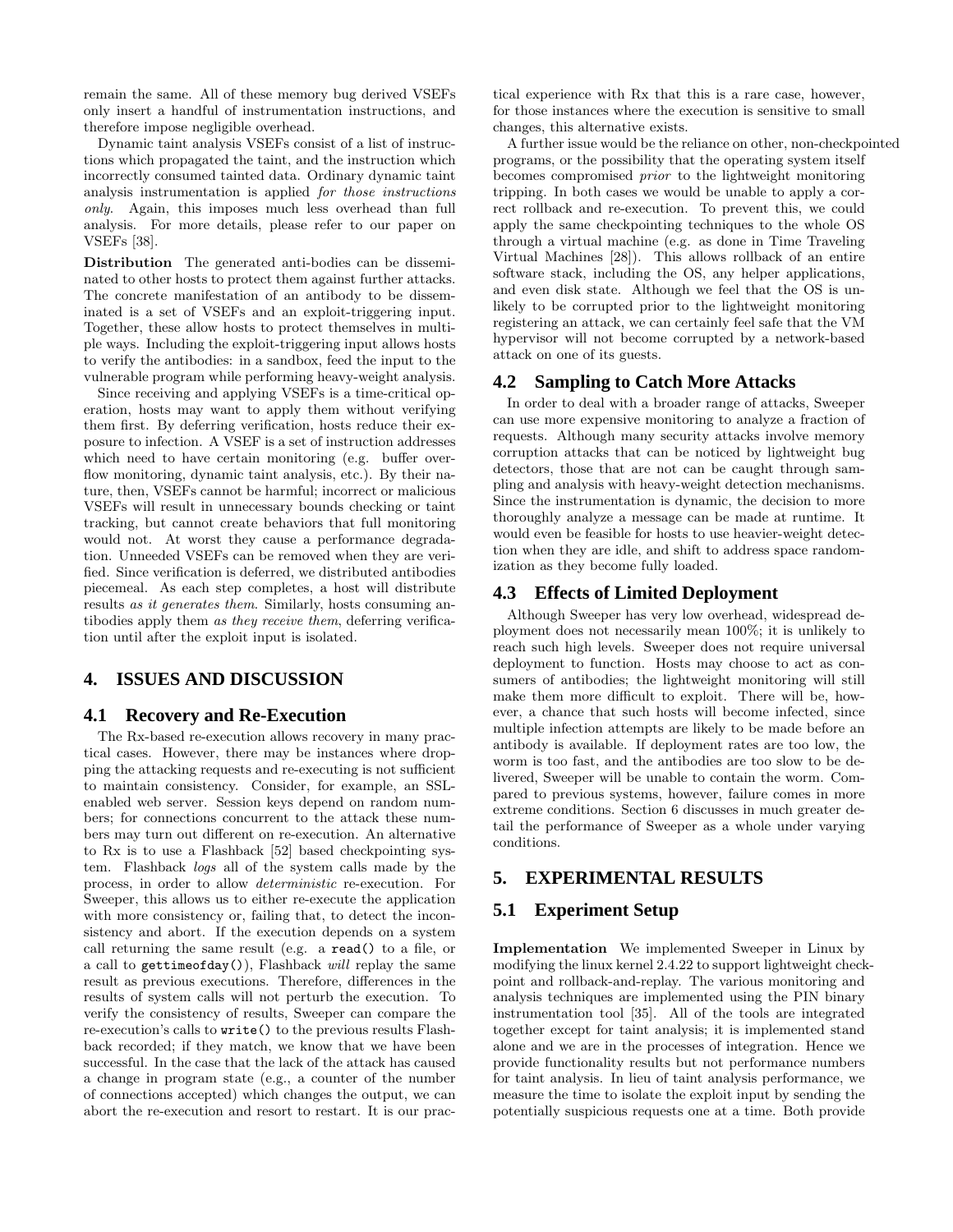| Name       | Program Description    | [57]<br>CVE ID | Bug Type    | Security Threat Description                   |  |
|------------|------------------------|----------------|-------------|-----------------------------------------------|--|
| Apache1    | Apache- $1.3.27$       | CVE-2003-0542  | Stack       | Local exploitable vulnerability enables       |  |
|            | web server             |                | Smashing    | unauthorized access                           |  |
| Apache2    | Apache- $1.3.12$       | CVE-2003-1054  | <b>NULL</b> | Remotely exploitable vulnerability            |  |
|            | web server             |                | Pointer     | allows disruption of service                  |  |
| <b>CVS</b> | $\cos -1.11.4$         | CVE-2003-0015  | Double      | Remotely exploitable vulnerability provides   |  |
|            | version control server |                | Free        | unauthorized access and disruption of service |  |
| Squid      | squid- $2.3$           | CVE-2002-0068  | Heap Buffer | Remotely exploitable vulnerability provides   |  |
|            | proxy cache server     |                | Overflow    | unauthorized access and disruption of service |  |

|  |  |  |  |  | Table 1: List of tested exploits |
|--|--|--|--|--|----------------------------------|
|--|--|--|--|--|----------------------------------|

the exploit input as a result, but we expect taint analysis to be faster, based on our experience with Valgrind-based TaintCheck.

Experiment Environment and Parameters Our experiments are conducted on single-processor machines with a 2.4GHz Pentium 4 processor. By default, Sweeper keeps the 20 most recent checkpoints, and checkpoints every 200ms.

Evaluation Applications We evaluate Sweeper on four real vulnerabilities in three server applications, as shown in Table 1. All of the vulnerabilities are recorded by US-CERT/NIST [57].

Experimental Design In our experiments, we evaluate the functionality of Sweeper, as well as the efficiency of exploit and vulnerability analysis. We also show the normal overhead of checkpointing for various checkpoint intervals.

# **5.2 Functionality Evaluation**

Table 2 presents a summary of Sweeper's functionality results for four exploits. The second column summarizes the results: for all four exploits, Sweeper detects the attack, generates a VSEF, and identifies the original input which triggered the fault.

The detailed results columns show what each of the analysis steps determines. The first step, memory state analysis, looks at the stack, heap, and instruction pointer at the time the lightweight monitoring trips. For all four vulnerabilities, this results in a VSEF; for the Apache2 and Squid bugs this VSEF ends up being the final "best" VSEF. The second step, memory bug detection, identifies various memory bugs through dynamic instrumentation. For the Apache1 and CVS exploits this step provides a more specific VSEF. Consider specifically the Apache1 VSEFs. The initial VSEF only protects the return address. For this exploit, this is sufficient. However, the specific buffer overflow may also be exploitable by overwriting a stack function pointer<sup>2</sup>; the initial VSEF won't catch this. The improved VSEF identifies more exactly the underlying software flaw the resulted in the vulnerability: "stack buffer overflow". The initial VSEF captures a subset vulnerability: "overwrite return address". However, the initial VSEF will still catch all instances of this exploit, and all exploits that use the specific sub-vulnerability; hence it will still stop the worm outbreak.

The third step is input/taint analysis—the purpose is to identify the input responsible so that it can be fed to a signature generator. This is done successfully for all four vulnerabilities. For the Apache1 bug, however, the input is

configuration specific. This makes it difficult to share the result with other hosts, but also difficult to exploit. Finally, dynamic slicing is performed. It serves as a sanity check on the other stages; if a previous stage claims an instruction or data value is involved in the attack and dynamic slicing disagrees, then the previous step is incorrect. In all four cases, however, dynamic slicing is consistent with the other analysis steps.

These results demonstrate that Sweeper is capable of defending against a variety of vulnerabilities: a stack overflow, a null pointer dereference, a double free, and a heap buffer overflow. In all four cases, Sweeper generates a VSEF and identifies the exploit input.

# **5.3 Performance Evaluation**



Figure 4: Performance at varying checkpoint intervals for Squid

Checkpointing Since Sweeper is intended for widespread deployment, overhead is an important concern. As demonstrated by Figure 4, the performance overhead of checkpointing and network logging is low; at a 200ms checkpoint interval, Sweeper only degrades performance by .925% throughput drops from 93.45 Mbps to 92.59Mbps. The fastest checkpoint interval, 30 ms, only shows a 5% performance degradation. These results clearly demonstrate that the checkpoint overhead is nominal, and suitable for production run deployment. More detailed discussion of the performance of checkpointing can be found in our previous Rx paper [45].

Vulnerability Monitoring Sweeper's VSEFs only check a small subset of instructions; hence they have good performance properties. It is not necessary to bounds check the entire program, but only the one vulnerable callsite. For Squid, the VSEF checks for a heap buffer overflow at 0x4f0f0907 (in

<sup>2</sup>To the best of our knowledge, this particular buffer overflow does not have such multiple methods of exploitation.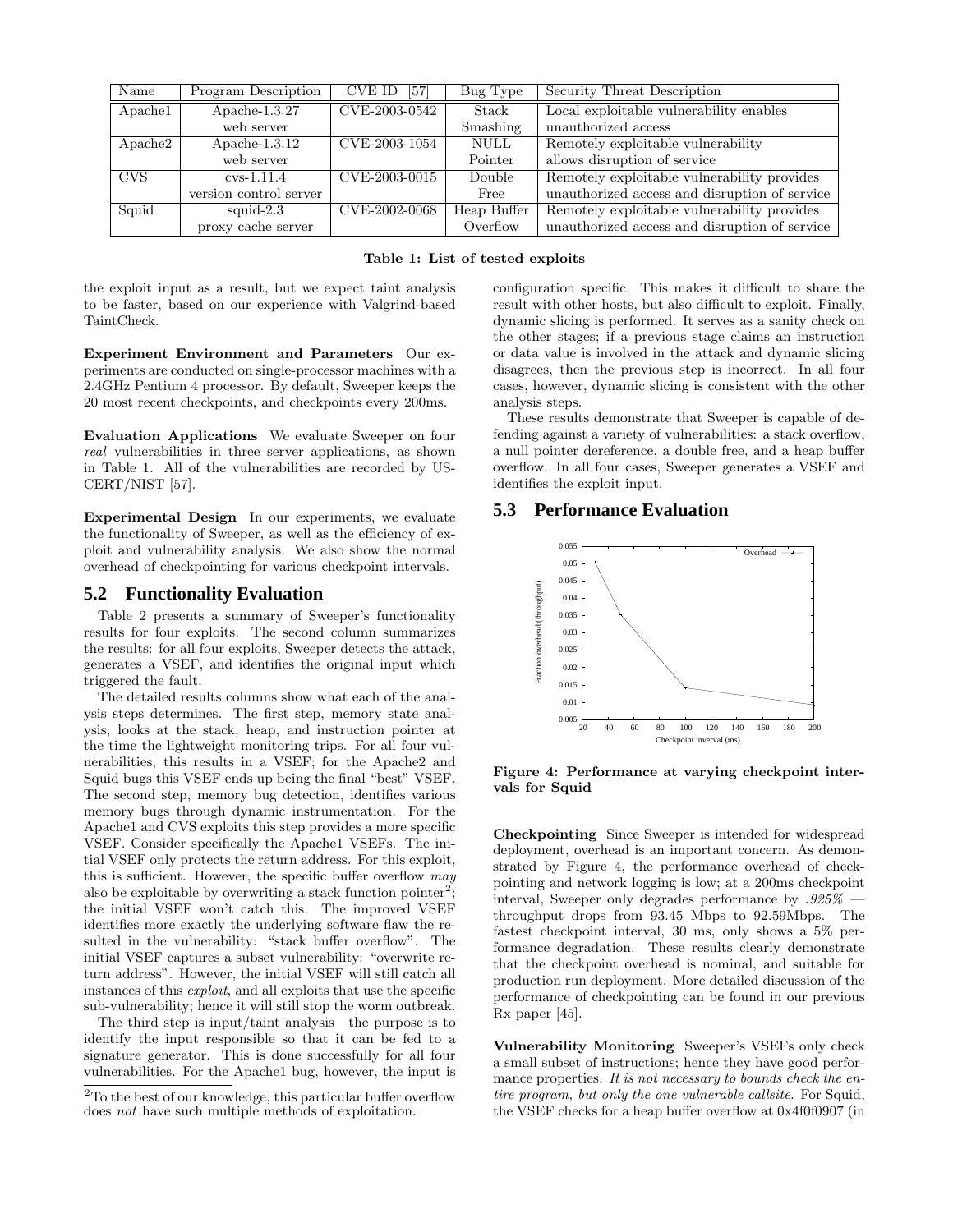| App.       | Defense                      | Detailed Processes and Results |                                                                      |                                                                  |  |
|------------|------------------------------|--------------------------------|----------------------------------------------------------------------|------------------------------------------------------------------|--|
|            | Result Summary               | <b>Step</b>                    | Technique                                                            | Main Results From Each Step                                      |  |
|            | Correct buggy instruction    | #1                             | Memory State                                                         | Crash at 0x805e33f ( <i>try_alias_list</i> ); stack inconsistent |  |
| Apache1    | and memory location          |                                | Analysis                                                             | VSEF: use a side stack for (try_alias_list)                      |  |
|            |                              | $\#2$                          | Memory Bug                                                           | Stack smashing by 0x808c3ee ( <i>lmatcher</i> )                  |  |
|            | Correct VSEFs                |                                | Detection                                                            | VSEF: 0x808c3ee should not overflow stack buffer                 |  |
|            |                              | #3                             | Input/Taint Analysis<br>GET/trigger/crash.html                       |                                                                  |  |
|            | Configuration-specific input | #4                             | Slicing                                                              | Verifies results                                                 |  |
|            | NULL pointer dereference     | #1                             | Memory State                                                         | Crash at $0x8060029$ (is_ip); accessing NULL pointer             |  |
|            | correctly identified         |                                | Analysis                                                             | VSEF: check for NULL pointer                                     |  |
| Apache2    | Correct VSEFs                | #2                             | Memory Bug                                                           | No memory bug detected, just                                     |  |
|            |                              |                                | Detection                                                            | a NULL pointer dereference                                       |  |
|            |                              | #3                             | * Referer: $(ftp://http://]{http://}{\}$ ? *<br>Input/Taint Analysis |                                                                  |  |
|            | Finds input                  | #4                             | Slicing                                                              | Verifies results                                                 |  |
|            | Correct buggy instruction    | #1                             | Memory State                                                         | Crash at $0x4f0ea$ aa $0$ (lib. <i>free</i> ); heap inconsistent |  |
|            | and memory location          |                                | Analysis                                                             | VSEF: Check for double frees                                     |  |
|            | Correct VSEFs                | #2                             | Memory Bug                                                           | Double free by 0x808d7ac ( <i>dirswitch</i> )                    |  |
| <b>CVS</b> |                              |                                | Detection                                                            | VSEF: 0x808d7ac should not double-free                           |  |
|            |                              | #3                             | Input/Taint Analysis                                                 | CVS request stream                                               |  |
|            | Finds input                  | #4                             | Slicing                                                              | Verifies results                                                 |  |
|            | Correct buggy instruction    |                                | Memory State                                                         | Crash at 0x4f0f0907 (lib. streat); heap inconsistent             |  |
| Squid      | and memory location          | #1                             | Analysis                                                             | VSEF: Heap bounds-check 0x4f0f0907 (in lib. strcat)              |  |
|            |                              |                                |                                                                      | when called by $0x804ee82$ ( <i>ftpBuildTitleUrl</i> )           |  |
|            |                              | #2                             | Memory Bug                                                           | Heap buffer overflow at 0x4f0f0907 (lib. streat)                 |  |
|            | Correct VSEFs                |                                | Detection                                                            | VSEF: Verified above                                             |  |
|            |                              | #3                             | Input/Taint Analysis                                                 | $ftp://\\\\@ftp.size$                                            |  |
|            | Finds input                  | #4                             | Slicing                                                              | Verifies results                                                 |  |

|  |  | Table 2: Overall Sweeper results |  |
|--|--|----------------------------------|--|
|--|--|----------------------------------|--|

|             | Time to         | Time to          | Initial          | $\text{Total}$   | Component Diagnosis Time |                  |             |                   |
|-------------|-----------------|------------------|------------------|------------------|--------------------------|------------------|-------------|-------------------|
| Application | First           | Best             | Analysis         | Analysis         | Memory State             | Memory Bug       | Input/Taint | Dvnamic           |
|             | VSEF            | VSEF             | Time             | Time             | Analysis                 | Detection        | Analysis    | Slicing           |
| Apache1     | $60 \text{ ms}$ | 14 sec           | $24 \text{ sec}$ | $68 \text{ sec}$ | $0.06 \text{ sec}$       | $14 \text{ sec}$ | 9 sec       | $45 \text{ sec}$  |
| Sauid       | $40 \text{ ms}$ | $40~\mathrm{ms}$ | $38 \text{ sec}$ | 145 sec          | $0.04 \text{ sec}$       | $30 \text{ sec}$ | 7 sec       | $108 \text{ sec}$ |

Table 3: Sweeper failure analysis time. The component diagnosis times are the times for each individual component; the other time values are cumulative from the lightweight monitoring triggering. After the time to first VSEF, we can begin spreading an antibody. Initial time is the time it takes to generate both VSEFs and isolate the exploit's input; total time includes the slicing step.

strcat), and then only when strcat is called by  $0x804ee82$ (in ftpBuild-TitleUrl). This results in a .93% drop in throughput (91.6 Mbps vs. 92.5Mbps). Much of the overhead comes from monitoring calls to malloc and free to get the exact ranges of live buffers; if a second heap buffer overflow was identified, the combined overhead would increase less. In the worst case, overhead is linear with the number of vulnerabilities; systems running software with many unpatched vulnerabilities which have wild exploits will experience higher overheads. Users who wish to avoid such overhead should apply patches as they become available. Again, the overheads are clearly suitable for production run deployment.

Analysis Times Sweeper can generate VSEFs very quickly: 60 ms for Apache and 40 ms for Squid. As we show in Section 6, fast antibody generation is important for dealing with the fastest of worms; 60 ms is more than fast enough. Table 3 shows the details of our analysis performance. For both measured applications, the time to get the "best" VSEF was under 15 seconds; in Squid's case the initial result was the best. The time to get the VSEFs and to isolate the input responsible is under 40 seconds.

Although the complete analysis results are not available immediately, the intermediate results (i.e., initial VSEFs) are sufficient to use for antibodies because they do not have

false positives even though they may have a higher false negatives. Waiting for the full analysis to complete is inadvisable, because the further delay will allow a fast worm to spread. Instead, antibodies should be distributed immediately upon availability (e.g., within 60 ms). The initial VSEF is more than sufficient to stop the particular exploit being used (and will catch poly- and meta-morphic variants); because it is available sooner, it is best for this worm outbreak. The improved VSEF can be distributed as a follow-on.

Recovery Once VSEFs are applied, we perform recovery. Figure 5 shows the client-perceived throughput as a function of time. Approximately 24 seconds in, the throughput drops due to recovery taking place; no requests complete service during this time, and clients perceive increased latency. Shortly thereafter, service resumes as normal. In contrast, a restart of Squid takes over 5 seconds, and clients perceive dropped connections and refused connection attempts. For more details about the recovery performance of Sweeper please see our Rx paper [45].

# **6. COMMUNITY DEFENSE AGAINST FAST-SPREADING WORMS**

As we have shown, Sweeper protects individual hosts even from fast-spreading worm that exploits previously unknown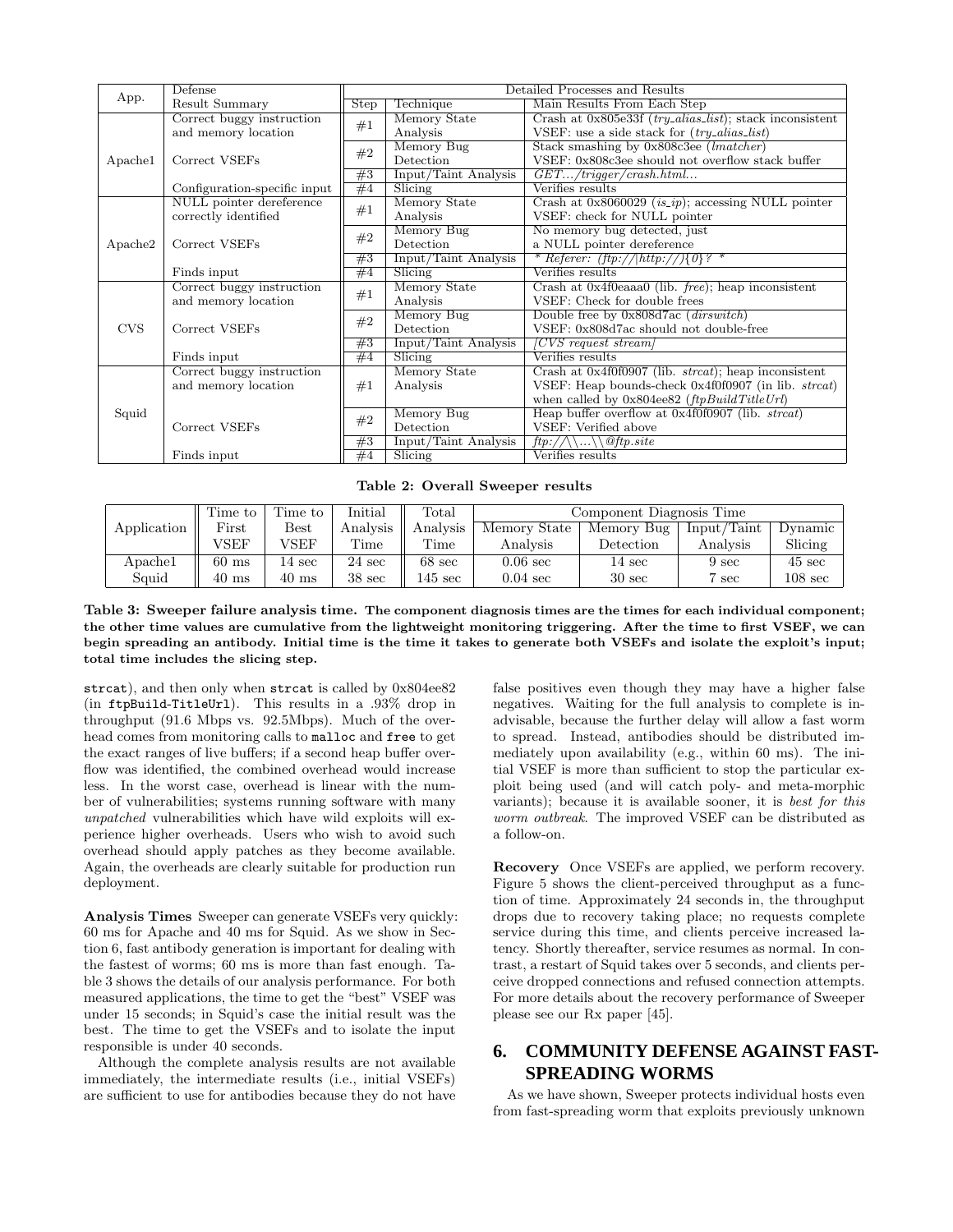

Figure 5: Throughput during a single attack against Squid

vulnerabilities, i.e., zero-day hit-list worms. The first time that such a worm tries to infect a Sweeper-protected host, the exploit will be detected, analyzed, and one or more antibodies deployed to prevent further attacks against that vulnerability.

We next show how a Sweeper *community* can protect even those who do not deploy Sweeper from new exploit attacks, including fast-spreading worms. In this community, we call those who deploy the complete Sweeper system Producers. When a Producer detects a new attack and generates the corresponding antibodies, it shares those antibodies with Consumers, thus preventing them from becoming infected. Given the low  $(5\%)$  overhead involved in being a producer, we would expect that the percentage of Producers to be high; here we present Producer deployment ratios far below our expectations.

The challenge is to generate antibodies and distribute them to the Consumers before they are infected. We use worm modeling techniques to show that most Consumers can be protected from even the fastest observed worms. Further, we show that if Consumers deploy light-weight proactive defense mechanisms, we can protect most Consumers from even hit-list worms.

#### **6.1 Community Model**

Worm propagation can be well described with the classic Susceptible-Infected (SI) epidemic model [26]. Let  $\beta$  be the average contact rate at which a compromised host contacts vulnerable hosts to try to infect them,  $t$  be time,  $N$  the total number of vulnerable hosts. Let  $I(t)$  represent the total number of infected hosts at time t. Let  $\alpha$  be the fraction of vulnerable hosts which are Producers, and the remaining vulnerable population  $(1 - \alpha)$  be Consumers. Let  $P(t)$  be the total number of producers contacted by at least one infection attempt at time t.

From the SI model, we have:

$$
\frac{dI(t)}{dt} = \beta I(t)(1 - \alpha - I(t)/N) \tag{1}
$$

$$
\frac{dP(t)}{dt} = \alpha \beta I(t)(1 - P(t)/(\alpha N))
$$
\n(2)

We call the time at which at least one Producer has received an infection attempt, and hence can begin generating and distributing antibodies,  $T_0$ . By this definition,  $P(T_0) = 1$ . We can solve the above equation to find  $T_0$ .

Once a Producer is contacted with an infection attempt, it takes time  $\gamma_1$  until the producer creates an antibody using exploit analysis, and then it takes time  $\gamma_2$  until the antibody can be disseminated to Consumers (and if needed, verified). Let  $\gamma = \gamma_1 + \gamma_2$ , and we call  $\gamma$  the response time of the Sweeper community. Thus, after time  $T_0 + \gamma$ , all the vulnerable hosts have received and installed the antibody and become immune to the worm outbreak. Thus, the total number of infected hosts throughout the worm outbreak is  $I(T_0 + \gamma)$ , and  $I(T_0 + \gamma)/N$  is the infection ratio.



Figure 6: Sweeper defense against Slammer ( $\beta = 0.1$ )

#### **6.2 Protection Against Slammer**

The fastest-spreading worm to date is Slammer. In the Slammer worm outbreak, the contact rate  $\beta$  was 0.1, and the number of vulnerable hosts  $N$  was approximately  $100000\,$  $[12]$ 

Figure 6 shows that a Sweeper community could have prevented the Slammer worm from infecting most vulnerable hosts, for a variety of producer ratios  $\alpha$  and response times  $\gamma$ . For example, given a very low deployment ratio  $\alpha = 0.0001$ , and a reasonable response time  $\gamma = 5$  seconds, the overall infection ratio is only 15%. For a slightly higher producer ratio  $\alpha = 0.001$ , the Sweeper community is even more effective, protecting all but 5% of the vulnerable hosts even for a relatively slow response time of  $\gamma = 20$  seconds.

# **6.3 Protection Against Hit-List Worms**

A well designed worm could propagate much more quickly than Slammer. In particular, a hit-list worm contains a hitlist of vulnerable machines. Hit-list worms can spread up to orders of magnitude more quickly because they need not scan to find vulnerable hosts [53, 54].

If Slammer had been designed as a hit-list worm, it may have achieved a contact rate of  $\beta = 1000$ , or even  $\beta = 4000$ ; this is ten-thousand to forty-thousand times faster than observed. In our model, this would result in 100% of vulnerable hosts becoming infected in mere hundredths of a second. Even if the very first infection attempt was against a Producer (i.e.,  $T_0 = 0$ ), this does not provide enough time to produce, distribute, and verify antibodies.

Proactive protection We can protect against even hitlist worms if we combine our reactive strategy of producing and distributing antibodies with a proactive strategy to slow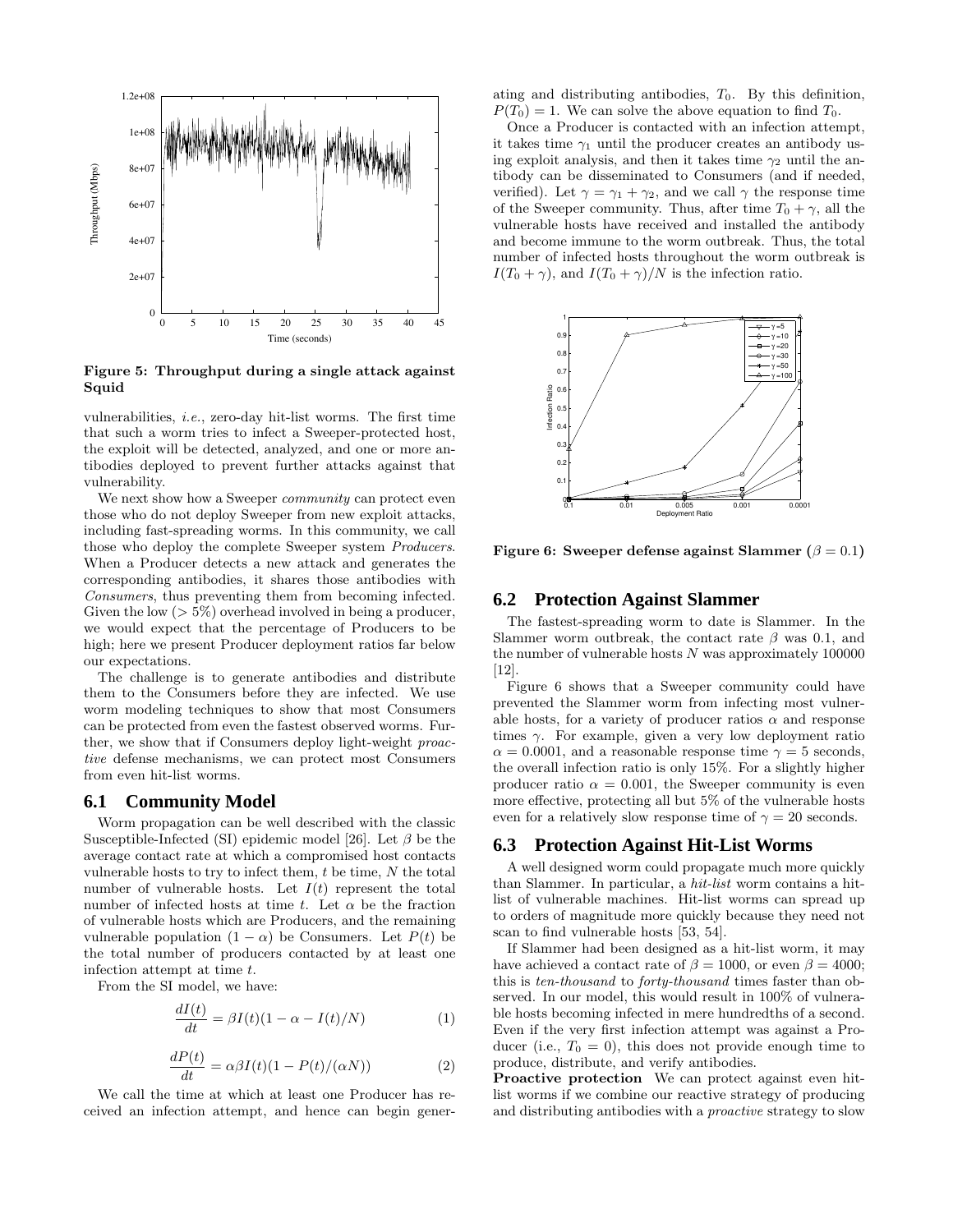down the spread of the worm [8].

For example, for a large class of attacks, address space randomization can provide probabilistic proactive protection. The attack, with high probability, will crash the vulnerable program instead of successfully compromising it. However, because the protection is only probabilistic, repeated or brute-force attacks will succeed; the attacker will eventually "guess" the address space layout and successfully infect the host.

Let  $\rho$  be the probability that a particular infection attempt successfully exploits a host with probabilistic protection. We model the spread of a hit-list worm where vulnerable hosts use proactive protection with:

$$
\frac{dI(t)}{dt} = \beta \rho I(t)(1 - \alpha - I(t)/N)
$$
\n(3)

$$
\frac{dP(t)}{dt} = \alpha \beta I(t)(1 - P(t)/(\alpha N))\tag{4}
$$



Figure 7: Sweeper with proactive protection against hit-list ( $\beta = 1000$ ). Note that  $\gamma = 50$  is much worse than  $\gamma = 30$ .



Figure 8: Sweeper with proactive protection against hit-list ( $\beta = 4000$ ). Note that  $\gamma = 20$  is much worse than  $\gamma = 10$ .

We show that Sweeper combined with proactive protection can protect against even hit-list worms with contact rate  $\beta = 1000$  in Figure 7, and with contact rate  $\beta = 4000$ in Figure 8. Here, we set the probability that an infection

attempt succeeds to  $\rho = 2^{-12}$ , which many address randomizations achieve [46]. We again use  $N = 100000$  vulnerable hosts. For example, the figures indicate that given deployment rate  $\alpha = 0.0001$  and reaction time  $\gamma = 10$  seconds, the overall infection ratio is only 5% for  $\beta = 1000$  and 40% for  $\beta = 4000$ . For  $\alpha = 0.0001$  and  $\gamma = 5$  seconds, the overall infection ratio is negligible (less than  $1\%$ ) for both cases. Note the large differences in infection ratio as  $\gamma$  increases: for  $\gamma = 50$  in the  $\beta = 1000$  case and  $\gamma = 20$  in the  $\beta = 4000$ case the worm would still infect large fractions of all vulnerable hosts. Hence, even with the proactive protection, we do still require an automated defense such as Sweeper.

Our models show that a total end-to-end time (including time for detection, analysis, and antibody dissemination/ deployment) of about 5 seconds will stop a hit-list worm. Note that our experiments (Section 5.1) show that detection and analysis are almost instantaneous, and the total time it takes to create an effective VSEF is well under 2 seconds. Vigilante shows that the initial dissemination of an alert could take less than 3 seconds [16]. Thus our system achieves an  $\gamma = 2 + 3 = 5$ . By impeding the spread of the worm, our system can effectively defend against effectively defend against even hit-list worms which are thousands of times faster than the fastest observed worm, even for low values of  $\alpha$ .

# **7. RELATED WORK**

#### **7.1 Checkpoint and Rollback**

While Sweeper leverages a lightweight checkpoint and reexecution support similar to FlashBack or Rx [45, 52], it could use other checkpoint systems like the Time-traveling Virtual Machines [28], or ReVirt [21]. ReVirt also deals in a security setting: specifically, postmortem analysis. However, ReVirt is intended as an offline forensic tool, and does not target on-line systems.

#### **7.2 Bug detection and analysis**

Sweeper makes use of various bug detection techniques both to detect the initial exploit attempt and to analyze the exploit attempt after rollback. In general, the more useful the analysis results, the more expensive the tool is to run, and therefore less suitable for use as a lightweight detector.

Sweeper's baseline bug detection method, address space randomization [23], provides an almost free detection mechanism, however, it can be probabilistically bypassed [46]. This is only a minor concern in Sweeper, since for hosts deploying the full system, capturing an attack once is sufficient. Slightly less lightweight monitors like SafeMem [44] may also be used widely. Other monitors exist which trade runtime overhead for greater protection. Those such as StackGuard [17] or CCured [15, 36] require source code, while Purify [25] or Valgrind [37] are applicable in the binaryonly case. Shadow honeypots [3] consider moving the attack detectors to a separate machine or separate process in order to allow better overhead management.

Dynamic taint analysis has been variously proposed and used in [41, 19, 55, 16]. Taint analysis detects the usage of data "tainted" by untrusted input in various dangerous ways (for example, using the input as a return address). Taint analysis is quite similar to dynamic slicing [61, 65], but focuses on detecting exploit attempts rather than debugging. Although taint analysis is a powerful technique to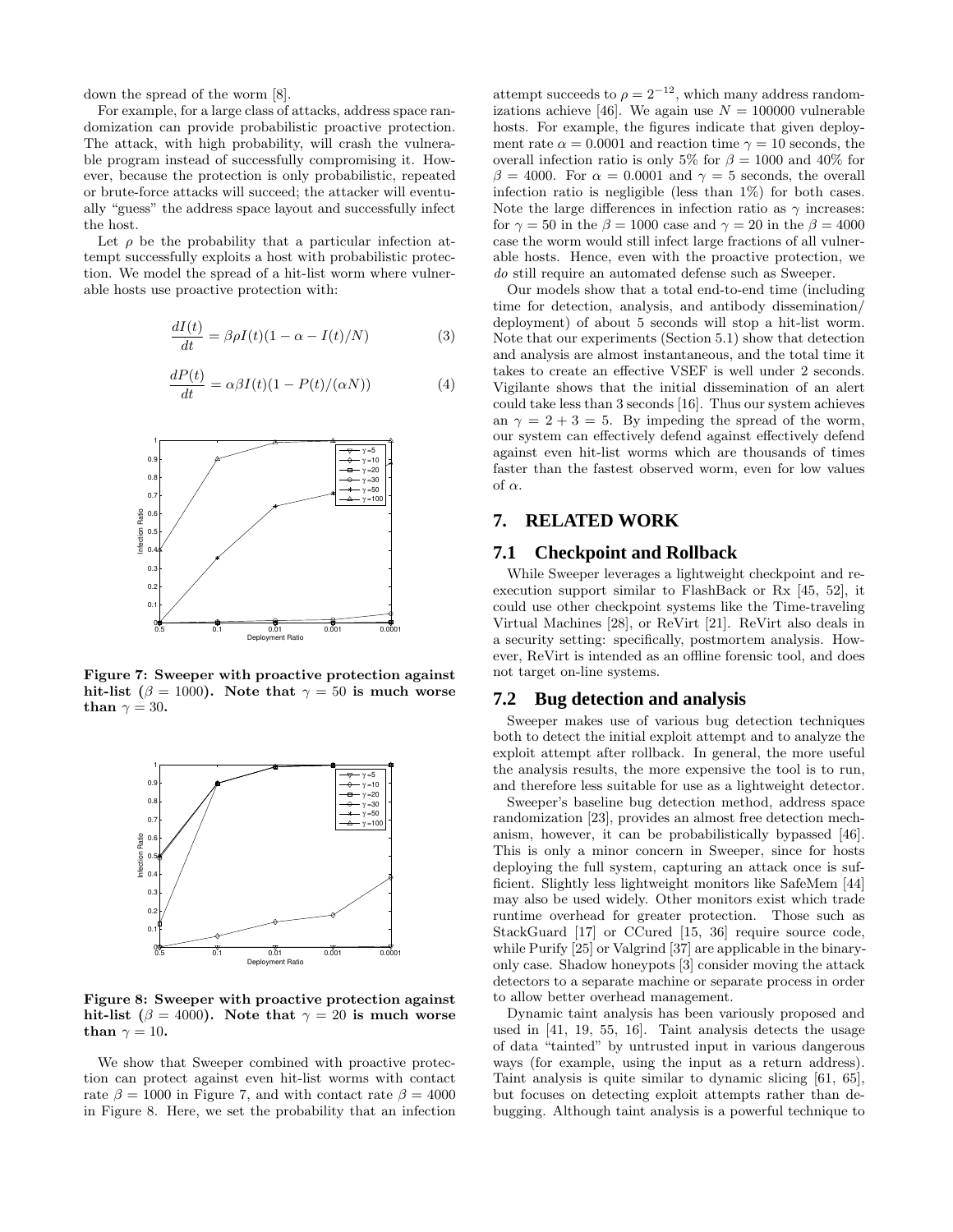detect security exploits it tends to impose infeasibly high overheads. A recent work in dynamic binary instrumentation, LIFT [43], reduces the overehad to potentially manageable levels (2-4x); this may be deployable for a decent fraction of hosts.

### **7.3 Attack Response**

A considerable amount of research effort [16, 27, 29, 41, 40, 50] has been devoted to automatically generating attack signatures. Earlybird [50], Honeycomb [29] and Autograph [27], share a common limitation: the signatures generated are single, contiguous strings. Real life attacks can often evade such filters. To tackle such polymorphic worms, techniques like Polygraph [40] generate signatures that consist multiple disjoint content substrings. However, recent work [39, 42] shows that such polymorphic signature generators can be mislead into generating bad signatures; specifically higher false negative rates. Shield [60], Vigilante [16], DACODA [18], and our own work [9], all attempt to work around such problems by directly deriving signatures from the underlying vulnerability.

There have been various approaches to repair buggy programs. Some techniques are applied before hand; for instance CCured [15] retrofits memory bounds checking at the source code level, while DieHard [4] applies whole-program probabilistic memory safety through replication and library interposition. Rx [45], DIRA [51], and STEM [49] make attempts at repair post-hoc; Rx through environmental perturbations, DIRA by rollback & elimination of attack packets, and STEM through a reactive deployment scheme which forcibly returns from a failing function. [33] modifies STEM by spreading the monitoring load out among all instances of an application; such space-wise sampling will reduce perinstance overhead at the expense of lower per-instance effectiveness. [48] also builds on STEM by applying source-code transformations, including memory-safety transformations, targeting the specific failing function. FLIPS [32] is a hybrid approach which incorporates an anomaly-based classifier, a signature-based filtering scheme, and a supervision framework that employs instruction set randomization (through STEM).

Vigilante [16] is a nice automatic worm defense similar to Sweeper. A subset of nodes monitor their execution with full dynamic taint analysis (or, nodes may sample requests). When an exploit is detected, Vigilante creates a self-verifying signature to distribute to all nodes. There are several important technical differences between Sweeper and Vigilante. First, Sweeper provides a recovery mechanism through rollback and modified re-execution. Second, Vigilante provides no means to combine light-weight and heavyweight detectors. Therefore, Vigilante either must sample requests or be deployed only on a subset of honey-pot hosts. Hosts which are sampling only have a small chance to analyze an exploit attempt, while honey-pot nodes are vulnerable to being avoided. In combining light- and heavy-weight detectors, Sweeper provides more flexibility, can be more widely deployed, and increases the number of exploit attempts which will be monitored. Third, the two systems generate and distributed different sorts of antibodies. Finally, reactive antibody systems, like Vigilante, can not distribute their antibodies fast enough to deal with a hit-list worm. The additional layer of defense that Sweeper provides with its lightweight monitors provides sufficient robustness

to react against extremely fast hit-list worms.

A shortcoming of many techniques for detecting or responding to security attacks is the high overheads involved. Vigilante [16] (and our own Section 6) discuss how both a fast response and a wide-spread deployment are critical to responding to fast worms. One desirable response is to directly reduce the overhead (e.g. LIFT [43]); this is not always possible. Another is to restrict one's self to lower overhead techniques despite potentially lower power. For example, both Liang and Sekar [31] and Xu et. al. [64] independently propose different approaches to use address space randomization, generating signatures from the resultant corrupted post-crash memory state. However, this low overhead comes at a cost. Liang and Sekar's approach does not work for programs where static binary analysis is difficult, and their signature generation does not work in many cases (for example, if the inputs are processed or decoded prior to causing a buffer overflow). The analysis in Xu et.al.'s approach is also limited, and their signatures suffer from similar problems as described in [18]. Additionally, these approaches rely only on address space randomization, which can be bypassed; our approach has the flexibility to allow various light- and heavy-weight detectors to be plugged in, as per an individual host's requirements.

A much more generally desirable method, as proposed in [47], is to use low overhead techniques to decide when greater expense is warranted. Selectively focusing heavyweight techniques to be performed only when needed reduces overhead to the point that they are no longer truly "heavyweight" techniques. Sweeper similarly uses lightweight analysis to trigger rollback and heavyweight analysis. Further, Sweeper performs such post-hoc analysis in situ by re-executing the original exploit in the original environment. The resultant analysis allows a lightweight, pin-point response to be developed; this is beyond the power of lightweight analysis.

## **8. CONCLUSIONS**

We presented an innovative approach for defending against exploits. By leveraging checkpointing and replay, we allow continuous lightweight monitoring to be combined with heavy-weight analysis. The resulting system has low overhead  $(1\%)$  during normal execution, which allows more widespread deployment than similar systems. Further, the analysis is used to generate multiple forms of antibodies, which are available starting at 60 ms from the signs of attack.

We demonstrated an implementation of our approach in Sweeper. Against 4 real exploits in 3 different server applications, Sweeper generates effective antibodies quickly (no slower than 60 ms). We also provide analytical results demonstrating how effective Sweeper would be against a fast worm outbreak.

We are the first to realize an architecture which protects applications with lightweight techniques while enabling more sophisticated techniques to perform accurate post-analysis. We are also the first to provide recovery against such attacks without access to source code. Finally, ours is the first implementation capable of generating sophisticated vulnerabilityspecific execution filters while maintaining performance at levels feasible for widespread deployment.

# **9. ACKNOWLEDGEMENTS**

We thank the anonymous reviewers for their useful feed-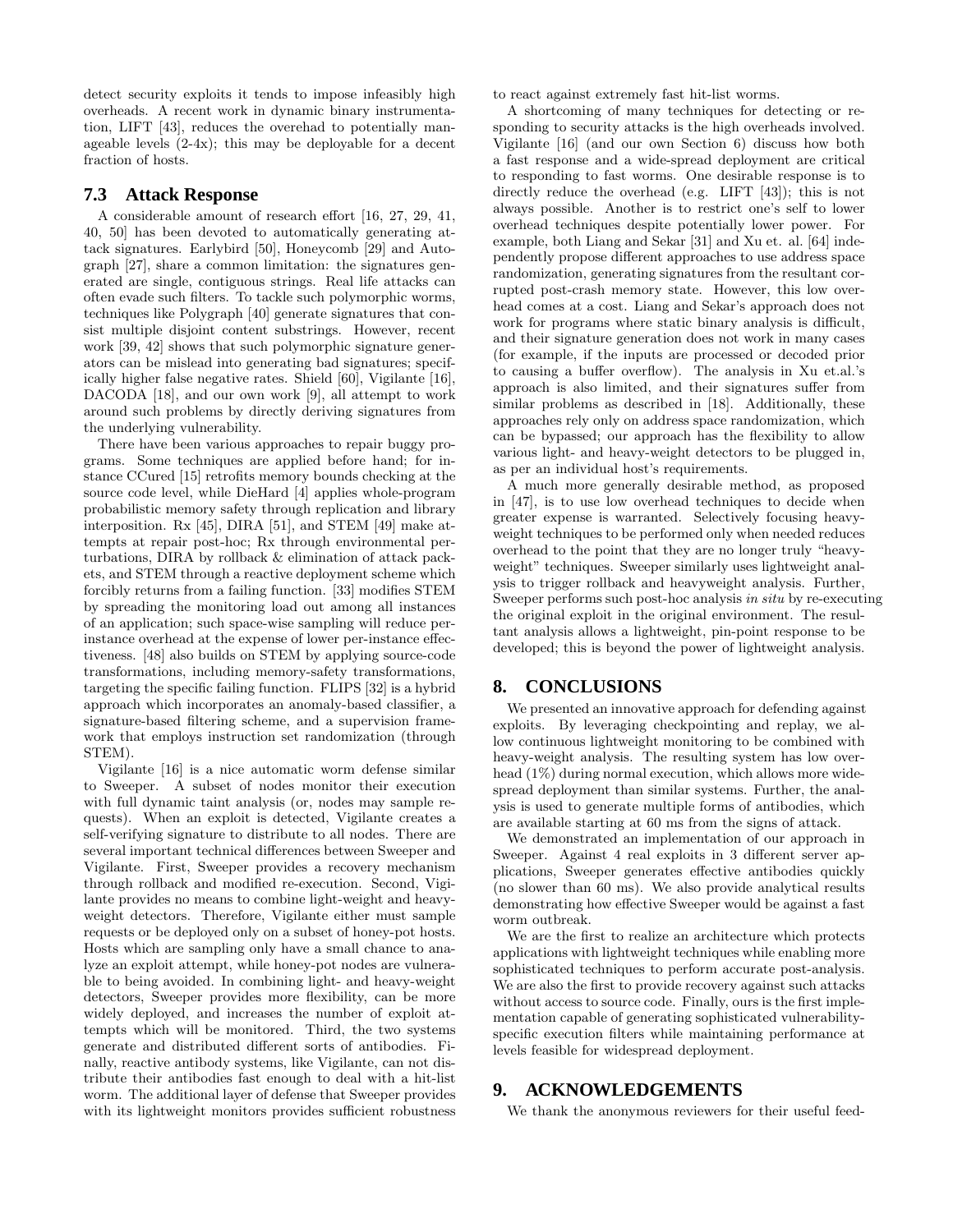back, members of the Opera group for useful discussions and proofreading, and everyone at both CMU and UIUC who helped in the writing of this paper. Further, this material is based upon work supported in part by the National Science Foundation under Grant Nos. 0325603, 0347854, 0448452, 0615372, and 0627511, by the U.S. Army Research Office under the Cyber-TA Research Grant No. W911NF-06-1-0316, by the Department of Energy under Grant No. DE-FG02- 05ER25688, and by CyLab at Carnegie Mellon under grant DAAD19-02-1-0389 from the Army Research Office<sup>3</sup>.

# **10. REFERENCES**

- [1] Dyninst. www.dyninst.org.
- [2] PaX. http://pax.grsecurity.net/.
- [3] K. G. Anagnostakis, S. Sidiroglou, P. Akritidis, K. Xinidis, E. Markatos, and A. Keromytis. Detecting targeted attacks using shadow honeypots. In 14th USENIX Security Symposium, 2005.
- [4] E. Berger and B. Zorn. DieHard: Probabilistic memory safety for unsafe languages. In PLDI, 2006.
- [5] S. Bhatkar, D. C. DuVarney, and R. Sekar. Address obfuscation: an efficient approach to combat a broad range of memory error exploits. In 12th USENIX Security Symposium, 2003.
- [6] S. Bhatkar, R. Sekar, and D. C. DuVarney. Efficient techniques for comprehensive protection from memory error exploits. In 14th USENIX Security Symposium, 2005.
- [7] A. Borg, W. Blau, W. Graetsch, F. Herrmann, and W. Oberle. Fault tolerance under UNIX. ACM TOCS, 7(1), Feb 1989.
- [8] D. Brumley, L.-H. Liu, P. Poosankam, , and D. Song. Design space and analysis of worm defense strategies. In Proceedings of the 2006 ACM Symposium on Information, Computer, and Communication Security (ASIACCS 2006), March 2006.
- [9] D. Brumley, J. Newsome, D. Song, H. Wang, and S. Jha. Towards automatic generation of vulnerability-based signatures. In IEEE Symposium on Security and Privacy, 2006.
- [10] CERT. Blaster
- http://www.cert.org/advisories/CA-2003-20.html. [11] CERT. CodeRed
- http://www.cert.org/advisories/CA-2001-19.html. [12] CERT. Slammer
- http://www.cert.org/advisories/CA-2003-04.html. [13] CERT/CC. CERT/CC statistics 1988-2005.
- http://www.cert.org/stats/cert\_stats.html.
- [14] M. Chew and D. Song. Mitigating buffer overflows by operating system randomization. Technical report, Carnegie Mellon University, 2002.
- [15] J. Condit, M. Harren, S. McPeak, G. C. Necula, and W. Weimer. CCured in the real world. In PLDI, 2003.
- [16] M. Costa, J. Crowcroft, M. Castro, A. Rowstron, L. Zhou, L. Zhang, and P. Barham. Vigilante: End-to-end containment of internet worms. In SOSP'05, 2005.
- [17] C. Cowan, C. Pu, D. Maier, J. Walpole, P. Bakke, S. Beattie, A. Grier, P. Wagle, Q. Zhang, and H. Hinton. StackGuard: automatic adaptive detection and prevention of buffer-overflow attacks. In the 7th USENIX Security Symposium, 1998.
- [18] J. R. Crandall, Z. Su, S. F. Wu, and F. T. Chong. On deriving unknown vulnerabilities from zero-day polymorphic and metamorphic worm exploits. In CCS '05, 2005.
- [19] J. R. Crandall, S. F. Wu, and F. T. Chong. Minos: Architectural support for protecting control data. In ACM

TACO, 3(4):359–389, 2006.

- [20] D. Dhurjati and V. Adve. Backwards-compatible array bounds checking for c with very low overhe ad. In ICSE, 2006.
- [21] G. W. Dunlap, S. T. King, S. Cinar, M. Basrai, and P. M. Chen. Revirt: Enabling intrusion analysis through virtualmachine logging and replay. In OSDI'02, 2002.
- [22] H. Etoh. GCC extension for protecting applications from stack-smashing attacks. http://www.trl.ibm.com/projects/security/ssp/.
- [23] S. Forrest, A. Somayaji, and D. H. Ackley. Address obfuscation: an efficient approach to combat a broad range of memory error exploits. In HotOS, 1997.
- [24] S. Forrest, A. Somayaji, and D. H. Ackley. Building diverse computer systems. In Proceedings of 6th workshop on Hot Topics in Operating Systems, 1997.
- [25] R. Hastings and B. Joyce. Purify: Fast detection of memory leaks and access errors. In Usenix Winter Technical Conference, 1992.
- [26] H. W. Hethcote. The mathematics of infectious diseases. SIAM Rev., 42(4):599–653, 2000.
- [27] H.-A. Kim and B. Karp. Autograph: Toward automated, distributed worm signature detection. In the 13th Usenix Security Symposium, 2004.
- [28] S. T. King, G. W. Dunlap, and P. M. Chen. Debugging operating systems with time-traveling virtual machines. In USENIX, 2005.
- [29] C. Kreibich and J. Crowcroft. Honeycomb: creating intrusion detection signatures using honeypots. SIGCOMM Comput. Commun. Rev., 2004.
- [30] R. Lemos. Counting the cost of the slammer worm. http://news.com.com/2100-1001-982955.html, 2003.
- [31] Z. Liang and R. Sekar. Fast and automated generation of attack signatures: a basis for building self-protecting servers. In CCS '05, 2005.
- M. Locasto, K. Wang, A. Keromytis, and S. Stolfo. FLIPS: Hybrid adaptive intrusion prevention. In RAID, 2005.
- [33] M. Locasto, S. Sidiroglou, and A. Keromytis. Software self-healing using collaborative application communities. In NDSS, 2006.
- [34] D. E. Lowell and P. M. Chen. Free transactions with Rio Vista. In SOSP, 1997.
- [35] C.-K. Luk, R. Cohn, R. Muth, H. Patil, A. Klauser, G. Lowney, S. Wallace, V. J. Reddi, and K. Hazelwood. Pin: Building customized program analysis tools with dynamic instrumentation. In PLDI, 2005.
- [36] G. C. Necula, S. McPeak, and W. Weimer. CCured: Type-safe retrofitting of legacy code. In POPL, 2002.
- [37] N. Nethercote and J. Seward. Valgrind: A program supervision framework. In RV, 2003.
- [38] J. Newsome, D. Brumley, and D. Song. Vulnerability-specific execution filtering for exploit prevention on commodity software. In NDSS, 2006.
- [39] J. Newsome, B. Karp, and D. Song. Paragraph: Thwarting signature learning by training maliciously. In RAID, Sept. 2006.
- [40] J. Newsome, B. Karp, and D. X. Song. Polygraph: Automatically generating signatures for polymorphic worms. In IEEE Symposium on Security and Privacy, 2005.
- [41] J. Newsome and D. Song. Dynamic taint analysis for automatic detection, analysis, and signature generation of exploits on commodity software. In NDSS, 2005.
- [42] R. Perdisci, D. Dagon, W. Lee, P. Fogla, and M. Sharif. Misleading worm signature generators using deliberate noise injection. In Proceedings of the 2006 IEEE Symposium on Security and Privacy, May 2006.
- [43] F. Qin, H. Chen, Z. Li, Y. Zhou, H. seop Kim, and Y. Wu. LIFT: A low-overhead practical information flow tracking system for detecting general security attacks. In MICRO, Dec 2006. To appear.
- [44] F. Qin, S. Lu, and Y. Zhou. Safemem: Exploiting ECC-Memory for detecting memory leaks and memo ry corruption during production runs. In HPCA, 2005.

<sup>3</sup>The views and conclusions contained here are those of the authors and should not be interpreted as necessarily representing the official policies or endorsements, either express or implied, of ARO, CMU, UIUC, or the U.S. Government or any of its agencies.